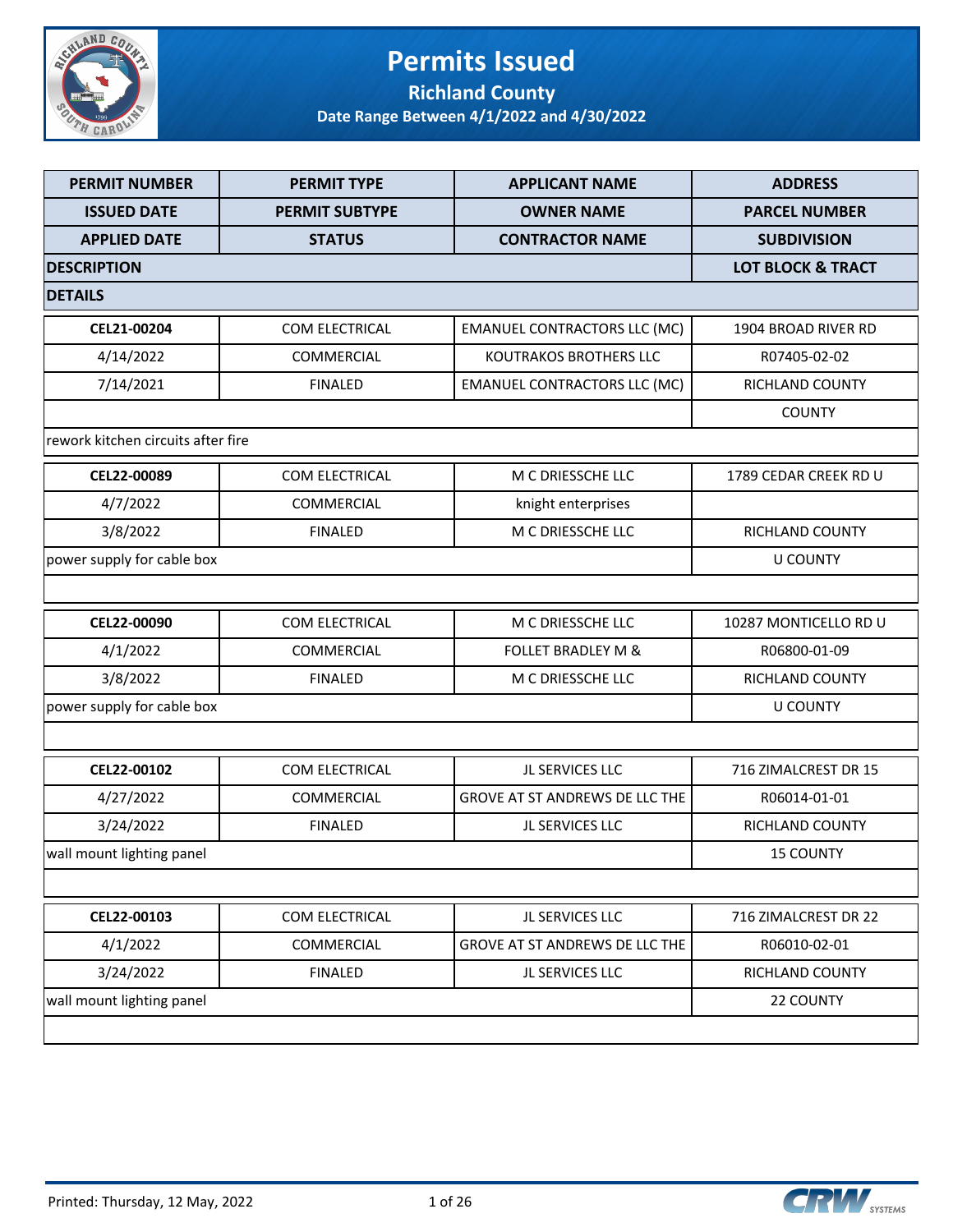

**Richland County**

| CEL22-00104                  | COM ELECTRICAL | JL SERVICES LLC                       | 716 ZIMALCREST DR 19 |
|------------------------------|----------------|---------------------------------------|----------------------|
| 4/1/2022                     | COMMERCIAL     | GROVE AT ST ANDREWS DE LLC THE        | R06010-02-01         |
| 3/24/2022                    | <b>FINALED</b> | JL SERVICES LLC                       | RICHLAND COUNTY      |
| adding house meter and panel |                |                                       | <b>19 COUNTY</b>     |
|                              |                |                                       |                      |
| CEL22-00105                  | COM ELECTRICAL | JL SERVICES LLC                       | 716 ZIMALCREST DR 24 |
| 4/1/2022                     | COMMERCIAL     | GROVE AT ST ANDREWS DE LLC THE        | R06010-02-01         |
| 3/24/2022                    | <b>FINALED</b> | JL SERVICES LLC                       | RICHLAND COUNTY      |
| wall mount lighting panel    |                |                                       | 24 COUNTY            |
|                              |                |                                       |                      |
| CEL22-00106                  | COM ELECTRICAL | JL SERVICES LLC                       | 716 ZIMALCREST DR 20 |
| 4/27/2022                    | COMMERCIAL     | <b>GROVE AT ST ANDREWS DE LLC THE</b> | R06010-02-01         |
| 3/24/2022                    | <b>FINALED</b> | JL SERVICES LLC                       | RICHLAND COUNTY      |
| adding house meter and panel |                |                                       | 20 COUNTY            |
|                              |                |                                       |                      |
| CEL22-00107                  | COM ELECTRICAL | JL SERVICES LLC                       | 716 ZIMALCREST DR 27 |
| 4/1/2022                     | COMMERCIAL     | GROVE AT ST ANDREWS DE LLC THE        | R06010-02-01         |
| 3/24/2022                    | <b>FINALED</b> | JL SERVICES LLC                       | RICHLAND COUNTY      |
| adding house meter and panel |                |                                       | 27 COUNTY            |
|                              |                |                                       |                      |
| CEL22-00108                  | COM ELECTRICAL | JL SERVICES LLC                       | 716 ZIMALCREST DR 29 |
| 4/1/2022                     | COMMERCIAL     | GROVE AT ST ANDREWS DE LLC THE        | R06010-02-01         |
| 3/24/2022                    | <b>FINALED</b> | JL SERVICES LLC                       | RICHLAND COUNTY      |
| adding house meter and panel |                |                                       | 29                   |
|                              |                |                                       |                      |
| CEL22-00109                  | COM ELECTRICAL | JL SERVICES LLC                       | 716 ZIMALCREST DR 30 |
| 4/1/2022                     | COMMERCIAL     | GROVE AT ST ANDREWS DE LLC THE        | R06010-02-01         |
| 3/24/2022                    | <b>ISSUED</b>  | JL SERVICES LLC                       | RICHLAND COUNTY      |
| wall mount lighting panel    |                |                                       | 30                   |
|                              |                |                                       |                      |
|                              |                |                                       |                      |

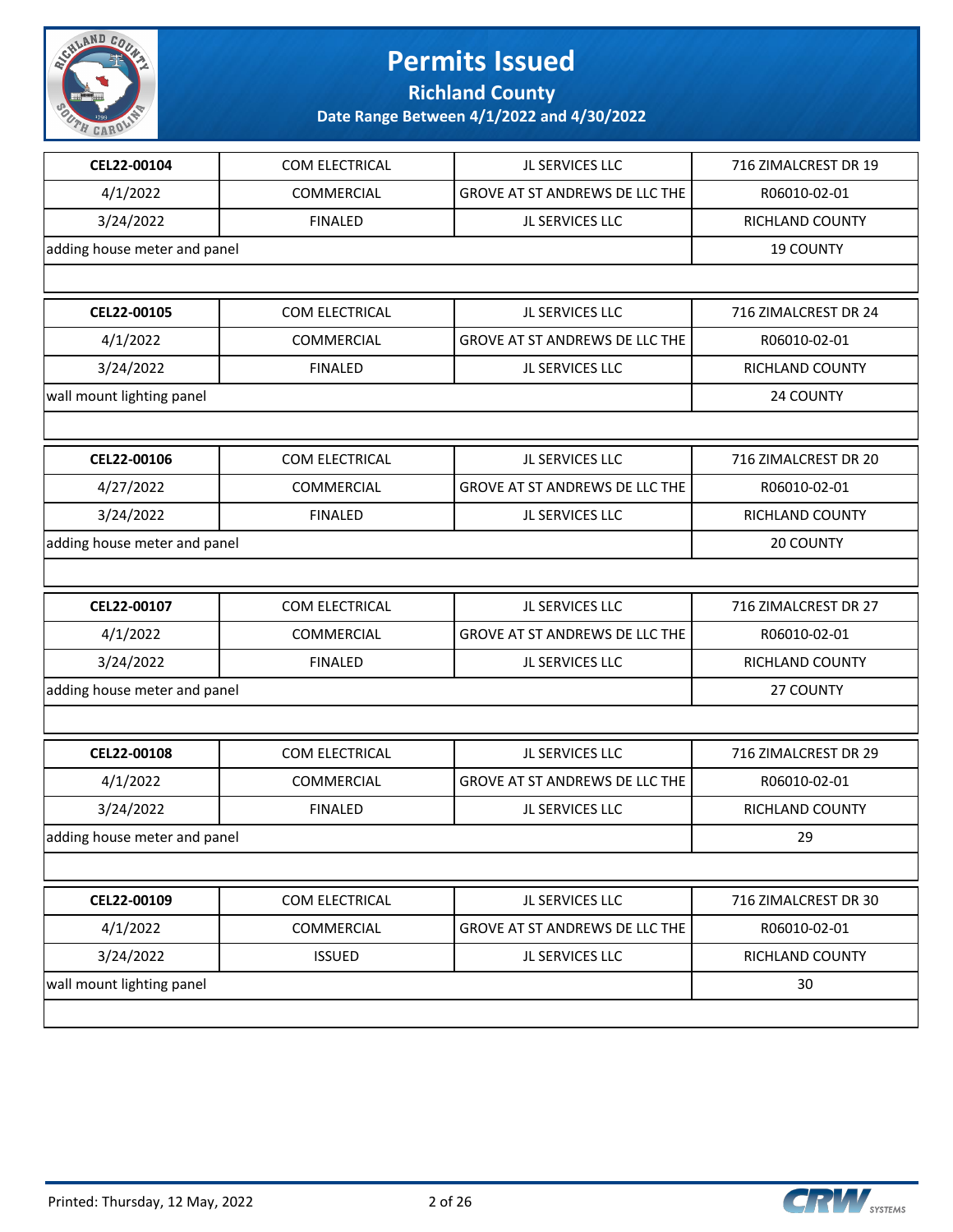

**Richland County**

| CEL22-00110                              | COM ELECTRICAL                                                             | JL SERVICES LLC                                                                                                                            | 716 ZIMALCREST DR 28        |
|------------------------------------------|----------------------------------------------------------------------------|--------------------------------------------------------------------------------------------------------------------------------------------|-----------------------------|
| 4/1/2022                                 | COMMERCIAL                                                                 | GROVE AT ST ANDREWS DE LLC THE                                                                                                             | R06010-02-01                |
| 3/24/2022                                | <b>FINALED</b>                                                             | JL SERVICES LLC                                                                                                                            | <b>RICHLAND COUNTY</b>      |
| adding house meter and panel             |                                                                            |                                                                                                                                            | 28                          |
|                                          |                                                                            |                                                                                                                                            |                             |
| CEL22-00111                              | COM ELECTRICAL                                                             | M C DRIESSCHE LLC                                                                                                                          | 903 PEACEHAVEN RD U         |
| 4/19/2022                                | COMMERCIAL                                                                 | <b>KENT LEWIS</b>                                                                                                                          |                             |
| 3/24/2022                                | <b>FINALED</b>                                                             | M C DRIESSCHE LLC                                                                                                                          | <b>RICHLAND COUNTY</b>      |
| power supply for cable box               |                                                                            |                                                                                                                                            | <b>U COUNTY</b>             |
|                                          |                                                                            |                                                                                                                                            |                             |
| CEL22-00113                              | COM ELECTRICAL                                                             | <b>DURSEY MECHANICAL &amp;</b><br><b>MAINTENANCE LLC</b>                                                                                   | 8720 WINDSOR LAKE BLVD 1007 |
| 4/12/2022                                | COMMERCIAL                                                                 | ARBORS COLUMBIA LLC                                                                                                                        | R19704-04-07                |
| 3/30/2022                                | <b>FINALED</b>                                                             | <b>DURSEY MECHANICAL &amp;</b><br><b>MAINTENANCE LLC</b>                                                                                   | RICHLAND COUNTY             |
| Inspection needed for electrical release |                                                                            |                                                                                                                                            | 1007 COUNTY                 |
|                                          | There is no job taking place, just need inspection to get meter installed. |                                                                                                                                            |                             |
| CEL22-00114                              | COM ELECTRICAL                                                             | <b>DURSEY MECHANICAL &amp;</b><br><b>MAINTENANCE LLC</b>                                                                                   | 8720 WINDSOR LAKE BLVD 1017 |
| 4/12/2022                                | COMMERCIAL                                                                 | ARBORS COLUMBIA LLC                                                                                                                        | R19704-04-07                |
| 3/30/2022                                | <b>FINALED</b>                                                             | DURSEY MECHANICAL &<br>MAINTENANCE LLC                                                                                                     | RICHLAND COUNTY             |
| Inspection needed for electrical release | 1017 COUNTY                                                                |                                                                                                                                            |                             |
|                                          | There is no job taking place, just need inspection to get meter installed. |                                                                                                                                            |                             |
| CEL22-00115                              | COM ELECTRICAL                                                             | <b>DURSEY MECHANICAL &amp;</b><br><b>MAINTENANCE LLC</b>                                                                                   | 8720 WINDSOR LAKE BLVD 1027 |
| 4/12/2022                                | COMMERCIAL                                                                 | ARBORS COLUMBIA LLC                                                                                                                        | R19704-04-07                |
| 3/30/2022                                | <b>FINALED</b>                                                             | <b>DURSEY MECHANICAL &amp;</b><br><b>MAINTENANCE LLC</b>                                                                                   | RICHLAND COUNTY             |
| Inspection needed for electrical release |                                                                            |                                                                                                                                            | 1027 COUNTY                 |
|                                          | There is no job taking place, just need inspection to get meter installed. |                                                                                                                                            |                             |
| CEL22-00116                              | COM ELECTRICAL                                                             | Planet Connections & Electrical LLC                                                                                                        | 10266 TWO NOTCH RD B        |
| 4/4/2022                                 | COMMERCIAL                                                                 | RJ TWO NOTCH LLC                                                                                                                           | R22914-06-01                |
| 4/4/2022                                 | <b>FINALED</b>                                                             | Planet Connections & Electrical LLC                                                                                                        | RICHLAND COUNTY             |
| New lights and receptacles               |                                                                            |                                                                                                                                            | <b>B COUNTY</b>             |
| circuit for water heater,                |                                                                            | Wiring new lighting controls, upfitting to LED lights with new circuitry, receptacles per plans, installing exhaust fans in bathrooms, new |                             |

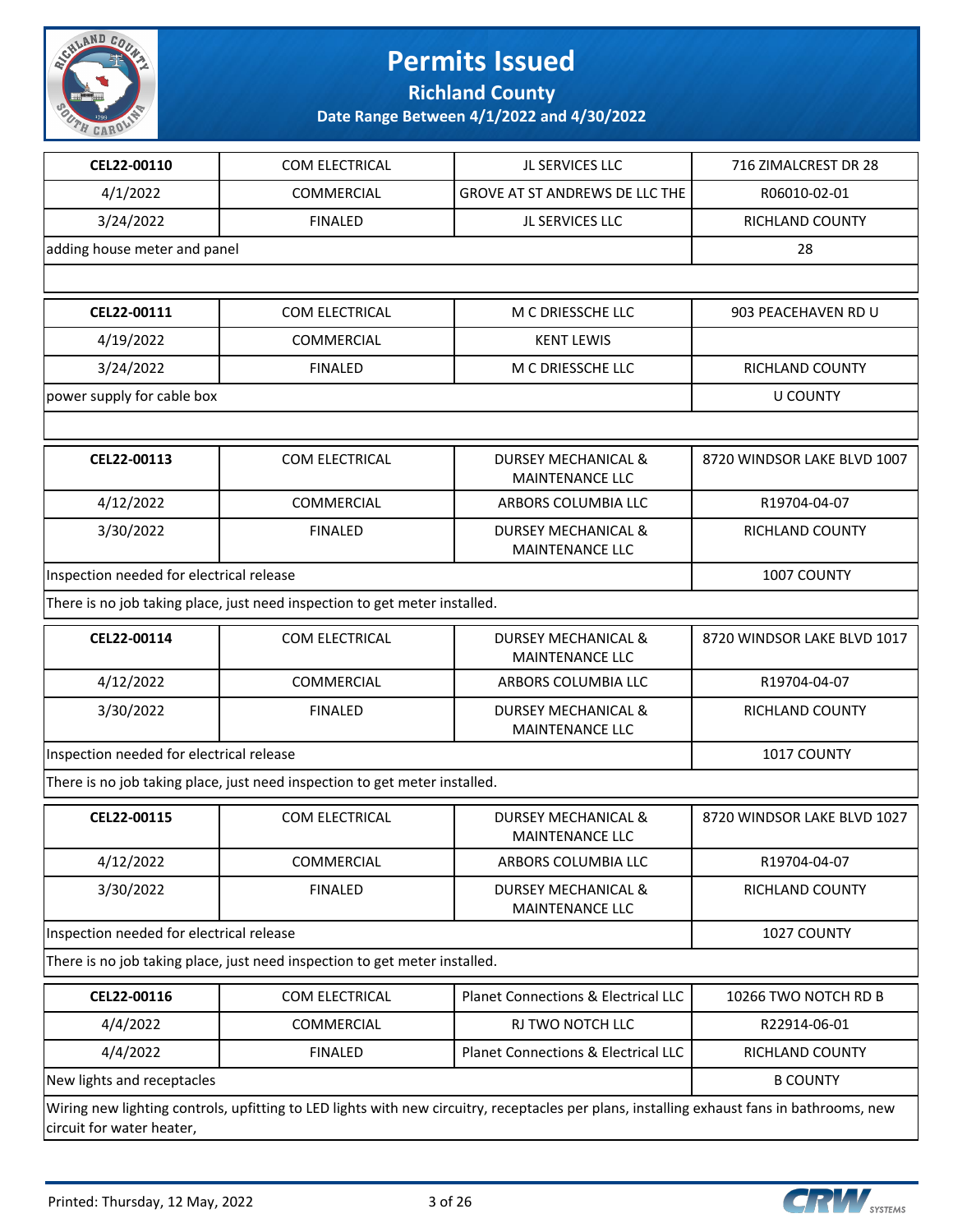

**Richland County**

| CEL22-00117                                        | <b>COM ELECTRICAL</b>                             | <b>RYTEC ELECTRIC LLC</b>            | 7130 BROAD RIVER RD    |
|----------------------------------------------------|---------------------------------------------------|--------------------------------------|------------------------|
| 4/7/2022                                           | <b>COMMERCIAL</b>                                 | <b>5BANDS LLC</b>                    | R05007-01-15           |
| 4/4/2022                                           | <b>FINALED</b>                                    | RYTEC ELECTRIC LLC                   | <b>RICHLAND COUNTY</b> |
| <b>Electrical Inspection</b>                       |                                                   |                                      | <b>COUNTY</b>          |
| address has been without power fir 20 years        |                                                   |                                      |                        |
| CEL22-00118                                        | COM ELECTRICAL                                    | LOVE PLUMBING AIR ELECTRIC INC       | 6108 SHAKESPEARE RD    |
| 4/5/2022                                           | <b>COMMERCIAL</b>                                 |                                      | R14210-08-08           |
| 4/5/2022                                           | <b>FINALED</b>                                    | LOVE PLUMBING AIR ELECTRIC INC       | RICHLAND COUNTY        |
|                                                    | INSTALLING GROUND ROD& REPLACING RISER IN CONDUIT |                                      | <b>COUNTY</b>          |
|                                                    |                                                   |                                      |                        |
| CEL22-00119                                        | COM ELECTRICAL                                    | PALMETTO STATE ELECTRIC INC          | 1321 DUTCH FORK RD     |
| 4/6/2022                                           | COMMERCIAL                                        | <b>BLANCHETTE FAMILY TRUST</b>       | R02414-02-15           |
| 4/6/2022                                           | <b>ISSUED</b>                                     | PALMETTO STATE ELECTRIC INC          | RICHLAND COUNTY        |
| UPGRADE METER FROM 200 AMP TO 400 AMP              |                                                   |                                      | <b>COUNTY</b>          |
|                                                    |                                                   |                                      |                        |
| CEL22-00120                                        | COM ELECTRICAL                                    | <b>BROWN ELECTRIC LLC (MC)</b>       | 1780 ELMTREE RD        |
| 4/11/2022                                          | <b>COMMERCIAL</b>                                 | <b>WELLINGTON RESIDENTIAL VILLAS</b> | R19203-09-01           |
| 4/6/2022                                           | <b>FINALED</b>                                    | <b>BROWN ELECTRIC LLC (MC)</b>       | RICHLAND COUNTY        |
| installation of electrical service on the new shop |                                                   |                                      | <b>COUNTY</b>          |
|                                                    |                                                   |                                      |                        |
| CEL22-00121                                        | COM ELECTRICAL                                    | JAMES E CRUEL ELECTRICAL SERVICE     | 7202 FAIRFIELD RD      |
| 4/7/2022                                           | <b>COMMERCIAL</b>                                 | GKS 1 LLC                            | R11905-01-16           |
| 4/6/2022                                           | <b>ISSUED</b>                                     | JAMES E CRUEL ELECTRICAL SERVICE     | RICHLAND COUNTY        |
| Install Electric service                           |                                                   |                                      | <b>COUNTY</b>          |
|                                                    |                                                   |                                      |                        |
| CEL22-00122                                        | COM ELECTRICAL                                    | GREGORY ELECTRIC CO INC (MC)         | 533 CAMP GROUND RD     |
| 4/27/2022                                          | COMMERCIAL                                        | PINEY RIDGE PROPERTIES LLC           | R08100-01-07           |
| 4/7/2022                                           | <b>FINALED</b>                                    | GREGORY ELECTRIC CO INC (MC)         | <b>RICHLAND COUNTY</b> |
| <b>Electrical Service</b>                          |                                                   |                                      | <b>COUNTY</b>          |
|                                                    |                                                   |                                      |                        |

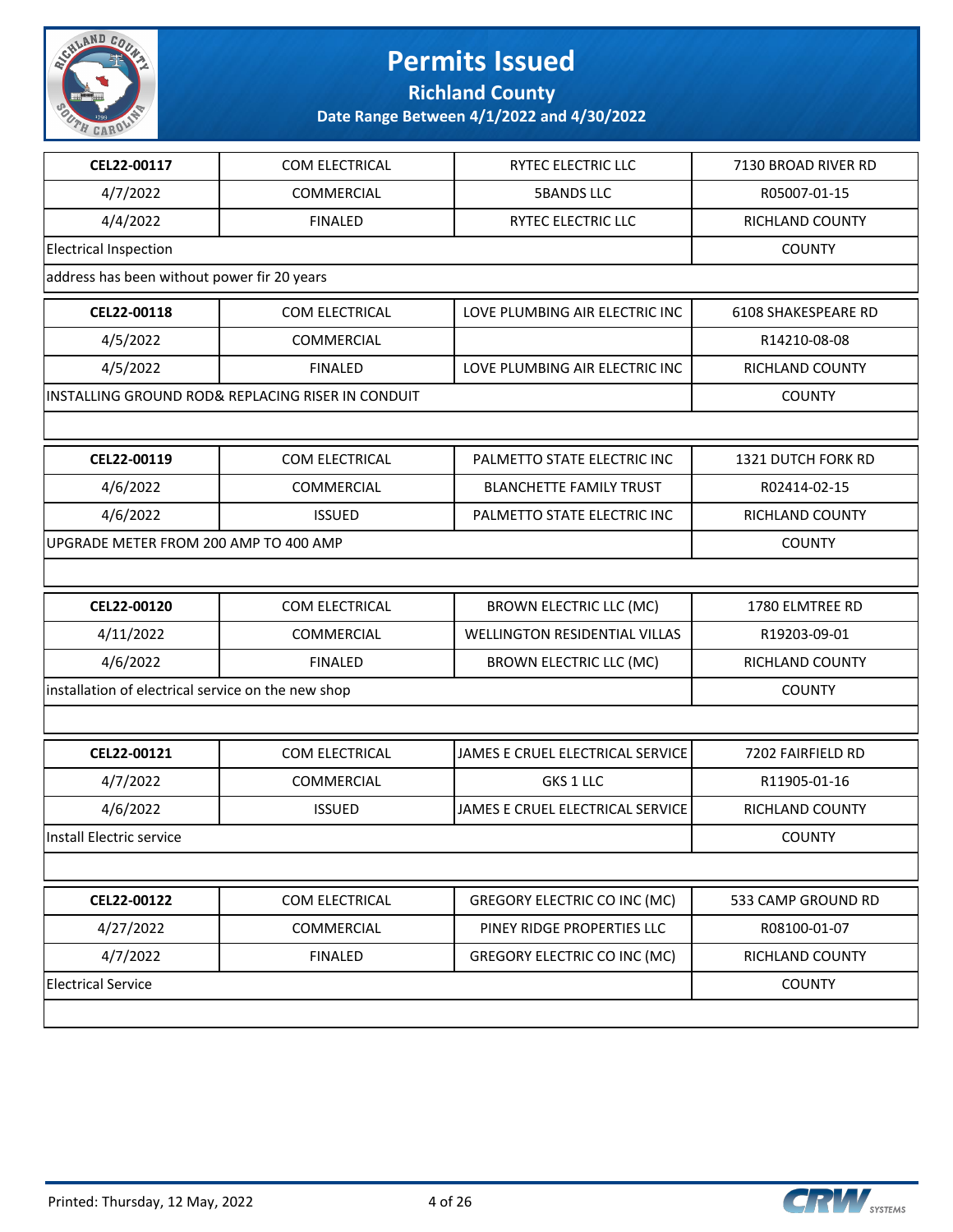

**Richland County**

| CEL22-00123                                     | COM ELECTRICAL    | MCCLERKLIN'S ELECTRICAL SERVICE<br><b>LLC</b> | 10328 FARROW RD                |  |
|-------------------------------------------------|-------------------|-----------------------------------------------|--------------------------------|--|
| 4/8/2022                                        | COMMERCIAL        | Y NOT US LLC                                  | R17500-03-08                   |  |
| 4/8/2022                                        | <b>ISSUED</b>     | MCCLERKLIN'S ELECTRICAL SERVICE<br>LLC        | <b>RICHLAND COUNTY</b>         |  |
| install 100 amp temporary power pole            |                   |                                               | <b>COUNTY</b>                  |  |
|                                                 |                   |                                               |                                |  |
| CEL22-00124                                     | COM ELECTRICAL    | EASY ELECTRICAL SOLUTIONS LLC                 | <b>169 LAURELHURST AVE</b>     |  |
| 4/13/2022                                       | COMMERCIAL        | EAU CLAIRE COOPERATIVE HEALTH                 | R06103-01-43                   |  |
| 4/11/2022                                       | <b>FINALED</b>    | EASY ELECTRICAL SOLUTIONS LLC                 | <b>OUTSIDE COUNTY BOUNDARY</b> |  |
| Install 200 amp meter pedestal                  |                   |                                               | <b>COUNTY</b>                  |  |
|                                                 |                   |                                               |                                |  |
| CEL22-00126                                     | COM ELECTRICAL    | MID CAROLINA ELECTRIC INC                     | 7830 GARNERS FERRY RD          |  |
| 4/13/2022                                       | <b>COMMERCIAL</b> | H R DEVELOPERS LLC                            | R19100-07-03                   |  |
| 4/13/2022                                       | <b>ISSUED</b>     | MID CAROLINA ELECTRIC INC                     | <b>RICHLAND COUNTY</b>         |  |
| Add/Disconnect (17) Receptacles at front end    | <b>COUNTY</b>     |                                               |                                |  |
|                                                 |                   |                                               |                                |  |
| CEL22-00127                                     | COM ELECTRICAL    | <b>BO-TY ELECTRICAL</b>                       | <b>224 ONEIL CT 24</b>         |  |
| 4/22/2022                                       | <b>COMMERCIAL</b> | O'NEIL COURT JCBS LLC                         | R17005-02-12                   |  |
| 4/14/2022                                       | <b>ISSUED</b>     | <b>BO-TY ELECTRICAL</b>                       | RICHLAND COUNTY                |  |
| Upgrade electrical service from 100 to 200 amp  |                   |                                               | 24 COUNTY                      |  |
|                                                 |                   |                                               |                                |  |
| CEL22-00128                                     | COM ELECTRICAL    | <b>GIBSON ELECTRIC LLC</b>                    | 2000 CENTER POINT RD 2275      |  |
| 4/14/2022                                       | COMMERCIAL        | CENTER POINT HOLDINGS LLC                     | R06010-03-01                   |  |
| 4/14/2022                                       | <b>ISSUED</b>     | <b>GIBSON ELECTRIC LLC</b>                    | RICHLAND COUNTY                |  |
| <b>Electrical Upfit</b>                         |                   |                                               | 2275 COUNTY                    |  |
| Master Permit Timmons Contracting CBD22-00050   |                   |                                               |                                |  |
| CEL22-00131                                     | COM ELECTRICAL    | JL SERVICES LLC                               | 716 ZIMALCREST DR 5            |  |
| 4/22/2022                                       | COMMERCIAL        | GROVE AT ST ANDREWS DE LLC THE                | R06014-01-01                   |  |
| 4/18/2022                                       | <b>ISSUED</b>     | JL SERVICES LLC                               | RICHLAND COUNTY                |  |
| installation of proper circuit for dish network |                   |                                               | <b>5 COUNTY</b>                |  |
|                                                 |                   |                                               |                                |  |

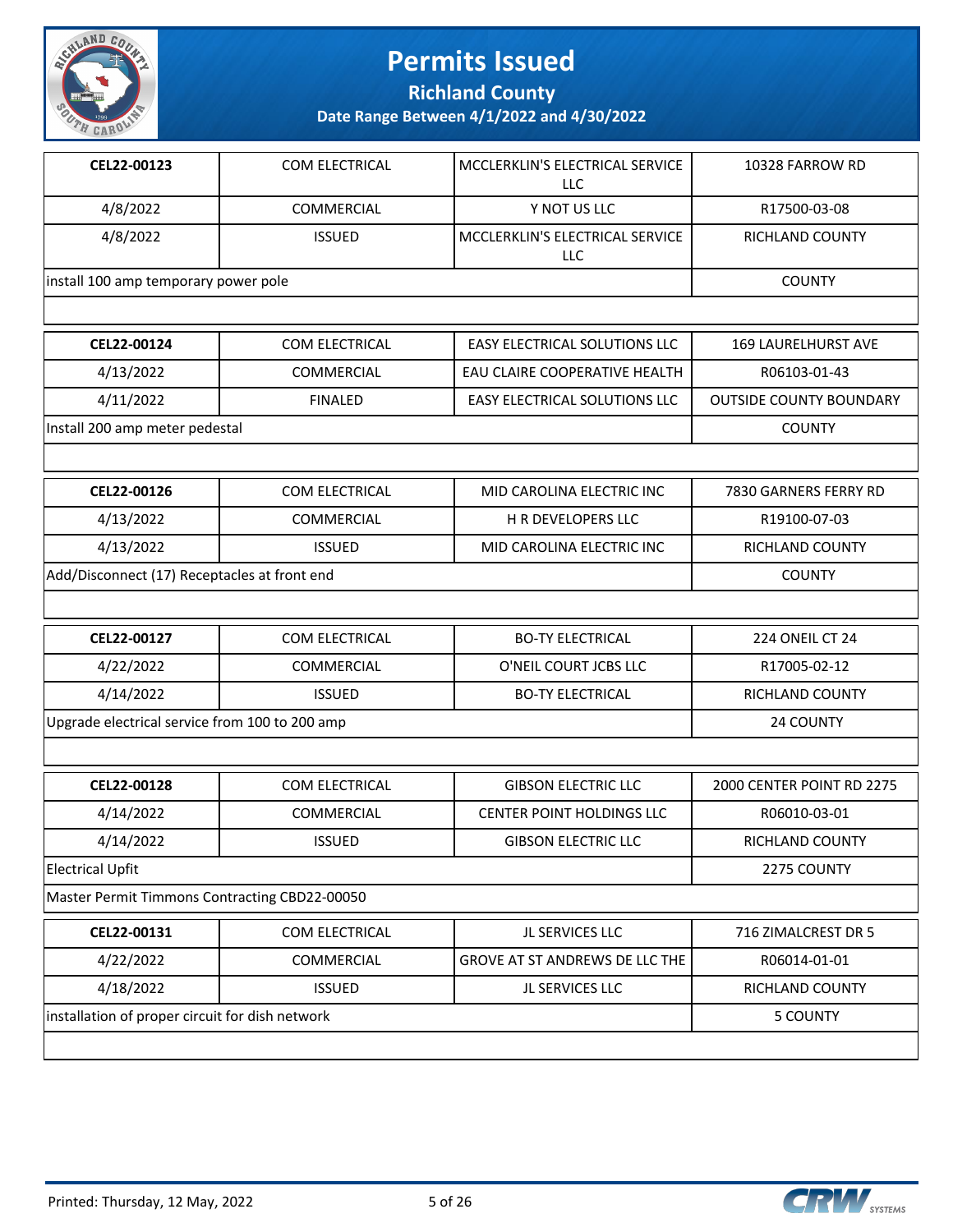

**Richland County**

| CEL22-00132                               | COM ELECTRICAL    | JL SERVICES LLC                       | 716 ZIMALCREST DR 7  |
|-------------------------------------------|-------------------|---------------------------------------|----------------------|
| 4/22/2022                                 | <b>COMMERCIAL</b> | GROVE AT ST ANDREWS DE LLC THE        | R06014-01-01         |
| 4/18/2022                                 | <b>ISSUED</b>     | JL SERVICES LLC                       | RICHLAND COUNTY      |
| installation of circuit for dish network  |                   |                                       | 7 COUNTY             |
|                                           |                   |                                       |                      |
| CEL22-00133                               | COM ELECTRICAL    | JL SERVICES LLC                       | 716 ZIMALCREST DR 9  |
| 4/22/2022                                 | COMMERCIAL        | <b>GROVE AT ST ANDREWS DE LLC THE</b> | R06014-01-01         |
| 4/18/2022                                 | <b>ISSUED</b>     | JL SERVICES LLC                       | RICHLAND COUNTY      |
| installation of circuit for dish network  |                   |                                       | 9 COUNTY             |
|                                           |                   |                                       |                      |
| CEL22-00134                               | COM ELECTRICAL    | JL SERVICES LLC                       | 716 ZIMALCREST DR 11 |
| 4/22/2022                                 | COMMERCIAL        | <b>GROVE AT ST ANDREWS DE LLC THE</b> | R06014-01-01         |
| 4/18/2022                                 | <b>ISSUED</b>     | JL SERVICES LLC                       | RICHLAND COUNTY      |
| installation of circuit for dish network  |                   |                                       | <b>11 COUNTY</b>     |
|                                           |                   |                                       |                      |
| CEL22-00135                               | COM ELECTRICAL    | JL SERVICES LLC                       | 716 ZIMALCREST DR 2  |
| 4/22/2022                                 | COMMERCIAL        | <b>GROVE AT ST ANDREWS DE LLC THE</b> | R06014-01-01         |
| 4/18/2022                                 | <b>ISSUED</b>     | JL SERVICES LLC                       | RICHLAND COUNTY      |
| installation of circuit for dish network  |                   |                                       | $\overline{2}$       |
|                                           |                   |                                       |                      |
| CEL22-00136                               | COM ELECTRICAL    | JL SERVICES LLC                       | 716 ZIMALCREST DR 3  |
| 4/22/2022                                 | COMMERCIAL        | GROVE AT ST ANDREWS DE LLC THE        | R06014-01-01         |
| 4/18/2022                                 | <b>ISSUED</b>     | JL SERVICES LLC                       | RICHLAND COUNTY      |
| linstallation of circuit for dish network |                   |                                       | 3                    |
|                                           |                   |                                       |                      |
| CEL22-00137                               | COM ELECTRICAL    | JL SERVICES LLC                       | 716 ZIMALCREST DR 13 |
| 4/22/2022                                 | COMMERCIAL        | GROVE AT ST ANDREWS DE LLC THE        | R06014-01-01         |
| 4/18/2022                                 | <b>ISSUED</b>     | JL SERVICES LLC                       | RICHLAND COUNTY      |
| installation of circuit for dish network  | 13 COUNTY         |                                       |                      |
|                                           |                   |                                       |                      |

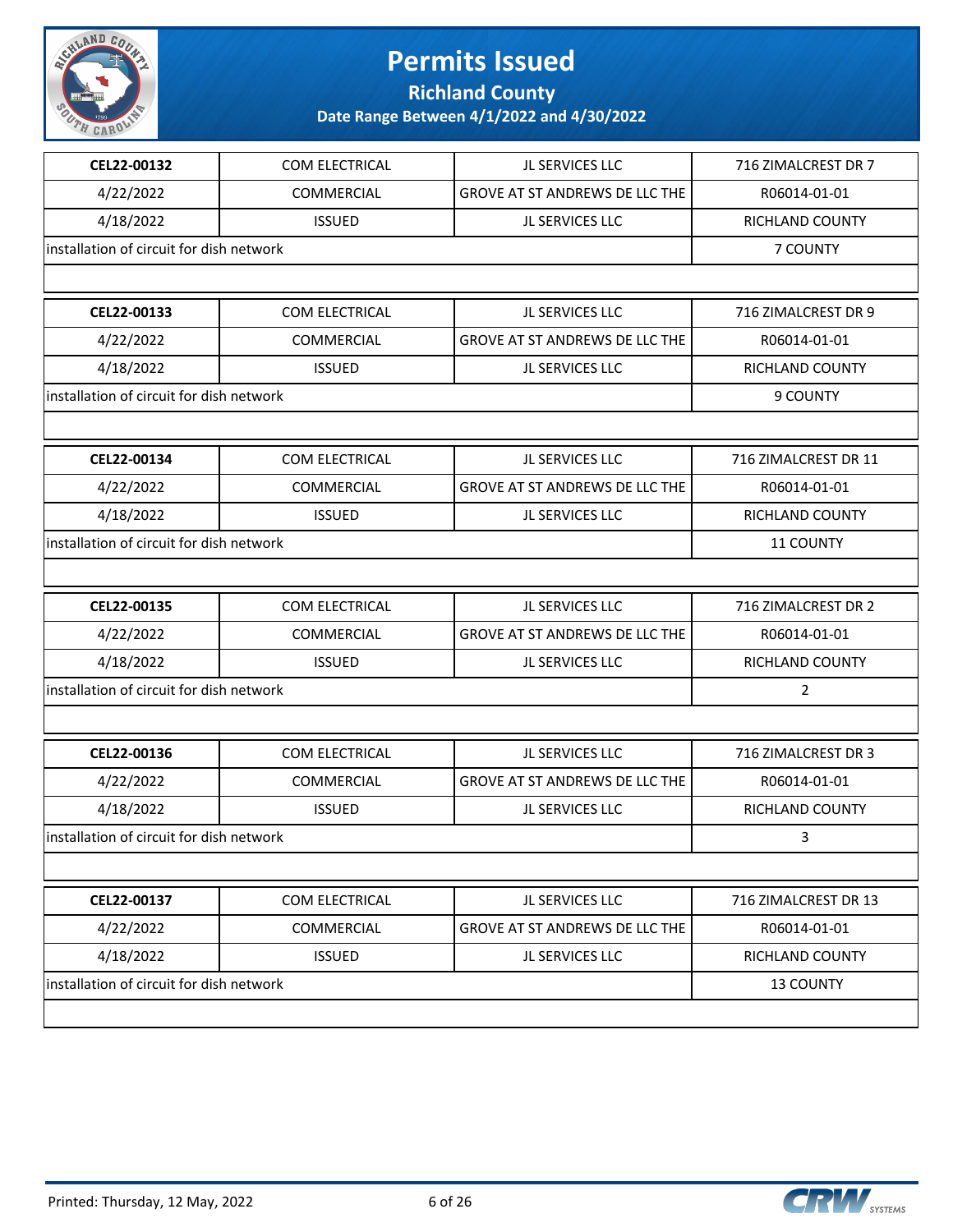

**Richland County**

| CEL22-00138                              | <b>COM ELECTRICAL</b> | JL SERVICES LLC                       | 716 ZIMALCREST DR 16   |
|------------------------------------------|-----------------------|---------------------------------------|------------------------|
| 4/22/2022                                | <b>COMMERCIAL</b>     | <b>GROVE AT ST ANDREWS DE LLC THE</b> | R06014-01-01           |
| 4/18/2022                                | <b>ISSUED</b>         | JL SERVICES LLC                       | <b>RICHLAND COUNTY</b> |
| installation of circuit for dish network |                       |                                       | <b>16 COUNTY</b>       |
|                                          |                       |                                       |                        |
| CEL22-00139                              | COM ELECTRICAL        | JL SERVICES LLC                       | 716 ZIMALCREST DR 18   |
| 4/22/2022                                | <b>COMMERCIAL</b>     | <b>GROVE AT ST ANDREWS DE LLC THE</b> | R06010-02-01           |
| 4/18/2022                                | <b>ISSUED</b>         | JL SERVICES LLC                       | RICHLAND COUNTY        |
| installation of circuit for dish network |                       |                                       | <b>18 COUNTY</b>       |
|                                          |                       |                                       |                        |
| CEL22-00140                              | <b>COM ELECTRICAL</b> | JL SERVICES LLC                       | 716 ZIMALCREST DR 19   |
| 4/22/2022                                | COMMERCIAL            | <b>GROVE AT ST ANDREWS DE LLC THE</b> | R06010-02-01           |
| 4/18/2022                                | <b>ISSUED</b>         | JL SERVICES LLC                       | RICHLAND COUNTY        |
| installation of circuit for dish network |                       |                                       | <b>19 COUNTY</b>       |
|                                          |                       |                                       |                        |
| CEL22-00141                              | <b>COM ELECTRICAL</b> | JL SERVICES LLC                       | 716 ZIMALCREST DR 21   |
| 4/22/2022                                | COMMERCIAL            | <b>GROVE AT ST ANDREWS DE LLC THE</b> | R06010-02-01           |
| 4/18/2022                                | <b>ISSUED</b>         | JL SERVICES LLC                       | RICHLAND COUNTY        |
| installation of circuit for dish network |                       |                                       | 21 COUNTY              |
|                                          |                       |                                       |                        |
| CEL22-00142                              | COM ELECTRICAL        | JL SERVICES LLC                       | 716 ZIMALCREST DR 22   |
| 4/22/2022                                | COMMERCIAL            | <b>GROVE AT ST ANDREWS DE LLC THE</b> | R06010-02-01           |
| 4/18/2022                                | <b>ISSUED</b>         | JL SERVICES LLC                       | <b>RICHLAND COUNTY</b> |
| installation of circuit for dish network |                       |                                       | 22 COUNTY              |
|                                          |                       |                                       |                        |
| CEL22-00143                              | COM ELECTRICAL        | JL SERVICES LLC                       | 716 ZIMALCREST DR 24   |
| 4/22/2022                                | COMMERCIAL            | GROVE AT ST ANDREWS DE LLC THE        | R06010-02-01           |
| 4/18/2022                                | <b>ISSUED</b>         | JL SERVICES LLC                       | RICHLAND COUNTY        |
| installation of circuit for dish network |                       |                                       | 24 COUNTY              |
|                                          |                       |                                       |                        |

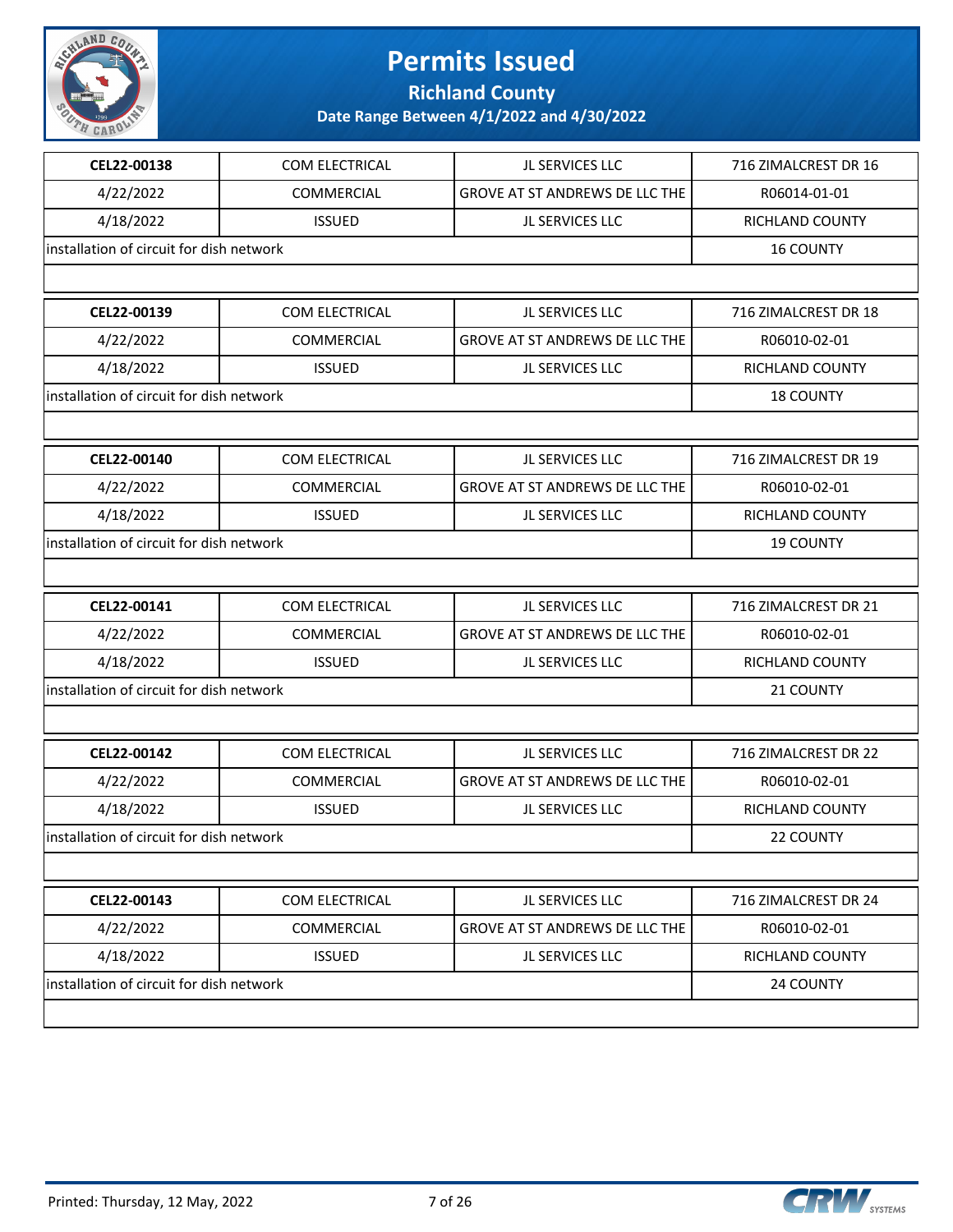

**Richland County**

| CEL22-00154                                         | COM ELECTRICAL                                            | LOVE PLUMBING AIR ELECTRIC INC.  | 801 PINEY WOODS RD        |
|-----------------------------------------------------|-----------------------------------------------------------|----------------------------------|---------------------------|
| 4/19/2022                                           | COMMERCIAL                                                |                                  | R06104-05-01              |
| 4/19/2022                                           | <b>ISSUED</b>                                             | LOVE PLUMBING AIR ELECTRIC INC   | RICHLAND COUNTY           |
|                                                     | RUN TWO NEW DEDICATED CIRCUITS TO LIGHTING FOR FLAG POLES |                                  | <b>COUNTY</b>             |
|                                                     |                                                           |                                  |                           |
| CEL22-00156                                         | COM ELECTRICAL                                            | LAKE MURRAY ELECTRIC INC         | 905 GARLAND ST            |
| 4/21/2022                                           | COMMERCIAL                                                | MARYLOU PROPERTIES LLC           | R11201-02-07              |
| 4/20/2022                                           | <b>FINALED</b>                                            | LAKE MURRAY ELECTRIC INC         | <b>RICHLAND COUNTY</b>    |
| Replace service conductors currently oxidizing into |                                                           |                                  | <b>COUNTY</b>             |
|                                                     |                                                           |                                  |                           |
| CEL22-00157                                         | COM ELECTRICAL                                            | <b>DEER POND LLC</b>             | 3513 HARD SCRABBLE RD     |
| 4/20/2022                                           | COMMERCIAL                                                |                                  | R17300-06-12              |
| 4/20/2022                                           | <b>ISSUED</b>                                             | <b>DEER POND LLC</b>             | RICHLAND COUNTY           |
|                                                     | INSTALL ELECTRICAL FOR SANDHILLS CC STORAGE BUILDING      |                                  | <b>COUNTY</b>             |
|                                                     |                                                           |                                  |                           |
| CEL22-00158                                         | COM ELECTRICAL                                            | JOHNNY'S ELECTRICAL SERVICE      | 8024 WINNSBORO RD         |
| 4/22/2022                                           | COMMERCIAL                                                |                                  | R09900-05-01              |
| 4/20/2022                                           | <b>FINALED</b>                                            | JOHNNY'S ELECTRICAL SERVICE      | RICHLAND COUNTY           |
| NEW 200 AMP ELECTRICAL SYSTEM                       |                                                           |                                  | <b>COUNTY</b>             |
|                                                     |                                                           |                                  |                           |
| CEL22-00160                                         | COM ELECTRICAL                                            | <b>GIBSON ELECTRIC LLC</b>       | 2000 CENTER POINT RD 2350 |
| 4/21/2022                                           | COMMERCIAL                                                | <b>CENTER POINT HOLDINGS LLC</b> | R06010-03-01              |
| 4/21/2022                                           | <b>ISSUED</b>                                             | <b>GIBSON ELECTRIC LLC</b>       | RICHLAND COUNTY           |
| <b>ELECTRICAL UPFIT</b>                             |                                                           |                                  | 2350 COUNTY               |
|                                                     |                                                           |                                  |                           |
| CEL22-00161                                         | COM ELECTRICAL                                            | DEER POND LLC                    | 10400 BROAD RIVER RD      |
| 4/27/2022                                           | COMMERCIAL                                                | MCLAUGHLIN WALTER L JR           | R03300-06-08              |
| 4/22/2022                                           | <b>FINALED</b>                                            | DEER POND LLC                    | RICHLAND COUNTY           |
| Electrical inspection to have power restored        | <b>COUNTY</b>                                             |                                  |                           |
|                                                     |                                                           |                                  |                           |

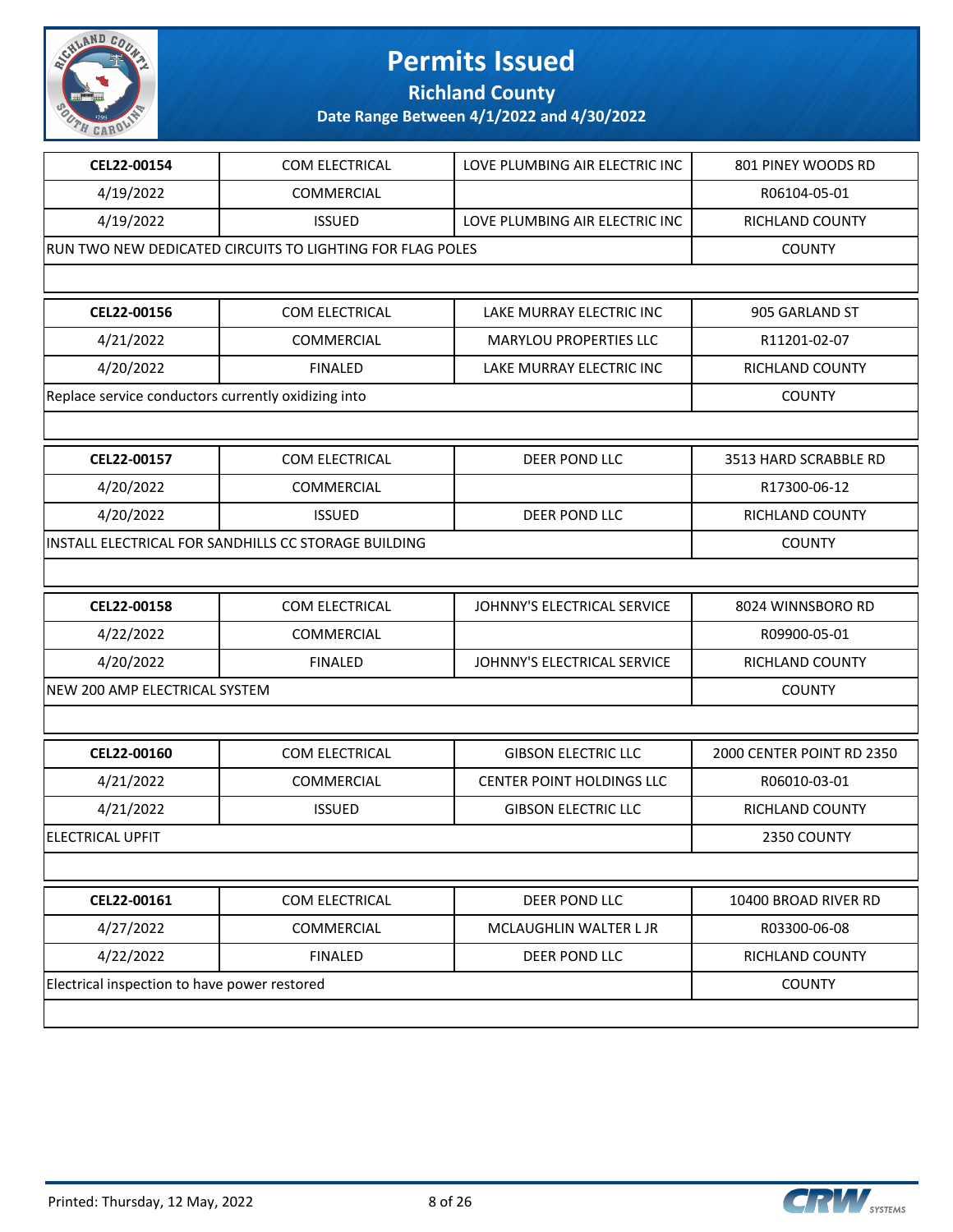

### **Richland County**

**Date Range Between 4/1/2022 and 4/30/2022**

| CEL22-00162                                       | COM ELECTRICAL        | FOGLE & SONS ELECTRIC LLC                                 | <b>147 BLUE GRACE RD</b>  |  |  |
|---------------------------------------------------|-----------------------|-----------------------------------------------------------|---------------------------|--|--|
| 4/26/2022                                         | <b>COMMERCIAL</b>     | <b>GREAT SOUTHERN HOMES INC</b>                           | R17803-03-03              |  |  |
| 4/25/2022                                         | <b>ISSUED</b>         | <b>FOGLE &amp; SONS ELECTRIC LLC</b>                      | RICHLAND COUNTY           |  |  |
| Install all wiring for pool house in neighborhood |                       |                                                           | <b>COUNTY</b>             |  |  |
|                                                   |                       |                                                           |                           |  |  |
| CEL22-00164                                       | <b>COM ELECTRICAL</b> | <b>BURKETT ELECTRIC DBA BURKETT</b><br><b>SYSTEMS INC</b> | <b>145 WINHILL RD 100</b> |  |  |
| 4/27/2022                                         | <b>COMMERCIAL</b>     | WINDHILL LLC                                              | R09413-01-08              |  |  |
| 4/25/2022                                         | <b>FINALED</b>        | <b>BURKETT ELECTRIC DBA BURKETT</b><br><b>SYSTEMS INC</b> | <b>RICHLAND COUNTY</b>    |  |  |
| Repair existing 200 meter can                     | <b>100 COUNTY</b>     |                                                           |                           |  |  |
|                                                   |                       |                                                           |                           |  |  |

#### **Number of COM ELECTRICAL/COMMERCIAL Permits: 49**

| CMG22-00037                                                  | COM MECHANICAL/GAS | <b>GA GA LLC DBA COLONIAL SHEET</b><br>METAL | 1945 DECKER BLVD 13    |
|--------------------------------------------------------------|--------------------|----------------------------------------------|------------------------|
| 4/4/2022                                                     | Unassigned         | STRICKLAND SIDNEY W TRUSTEE                  | R16812-05-22           |
| 3/25/2022                                                    | <b>ISSUED</b>      | GA GA LLC DBA COLONIAL SHEET<br>METAL        | <b>RICHLAND COUNTY</b> |
| Install kitchen exhaust hood system including ductwork & fan |                    |                                              | <b>13 COUNTY</b>       |

| CMG22-00038                                        | COM MECHANICAL/GAS | PALMETTO AIR & CHILLER SERVICE<br>INC (MC) | <b>1000 CENTER POINT RD</b> |
|----------------------------------------------------|--------------------|--------------------------------------------|-----------------------------|
| 4/1/2022                                           | Unassigned         | SOUTH CAROLINA HOSPITAL ASSOC              | R06010-03-02                |
| 3/28/2022                                          | <b>ISSUED</b>      | PALMETTO AIR & CHILLER SERVICE<br>INC (MC) | RICHLAND COUNTY             |
| Perform ductwork modifications, relocate heat pump |                    |                                            | <b>COUNTY</b>               |

Main Permit # CBD22-00050

| CMG22-00040                                                                        | COM MECHANICAL/GAS                                      | BROOM HEATING & A C INC   | 11035 FARROW RD        |  |
|------------------------------------------------------------------------------------|---------------------------------------------------------|---------------------------|------------------------|--|
| 4/1/2022                                                                           | Unassigned                                              | LANDS INN INC             | R17700-06-08           |  |
| 3/29/2022                                                                          | <b>ISSUED</b>                                           | BROOM HEATING & A C INC   | RICHLAND COUNTY        |  |
|                                                                                    | Install 5 Hanging Gas Heaters and New Natural Gas Lines |                           | <b>COUNTY</b>          |  |
| Install fans and louvers, and 2,000,000 btu paint booth                            |                                                         |                           |                        |  |
| CMG22-00041                                                                        | COM MECHANICAL/GAS                                      | <b>CHOSEN COMFORT LLC</b> | 7515 TWO NOTCH RD      |  |
| 4/13/2022                                                                          | Unassigned                                              | CHICK-FIL-A INC           | R17011-02-07           |  |
| 4/1/2022                                                                           | <b>ISSUED</b>                                           | <b>CHOSEN COMFORT LLC</b> | <b>RICHLAND COUNTY</b> |  |
| <b>RTU Grease Hoods Air Curtain 4 fans</b><br><b>COUNTY</b>                        |                                                         |                           |                        |  |
| 3 RTUs, 4 grease hoods, 2 exhaust fans, 2 air curtain, and patio heaters and fans. |                                                         |                           |                        |  |



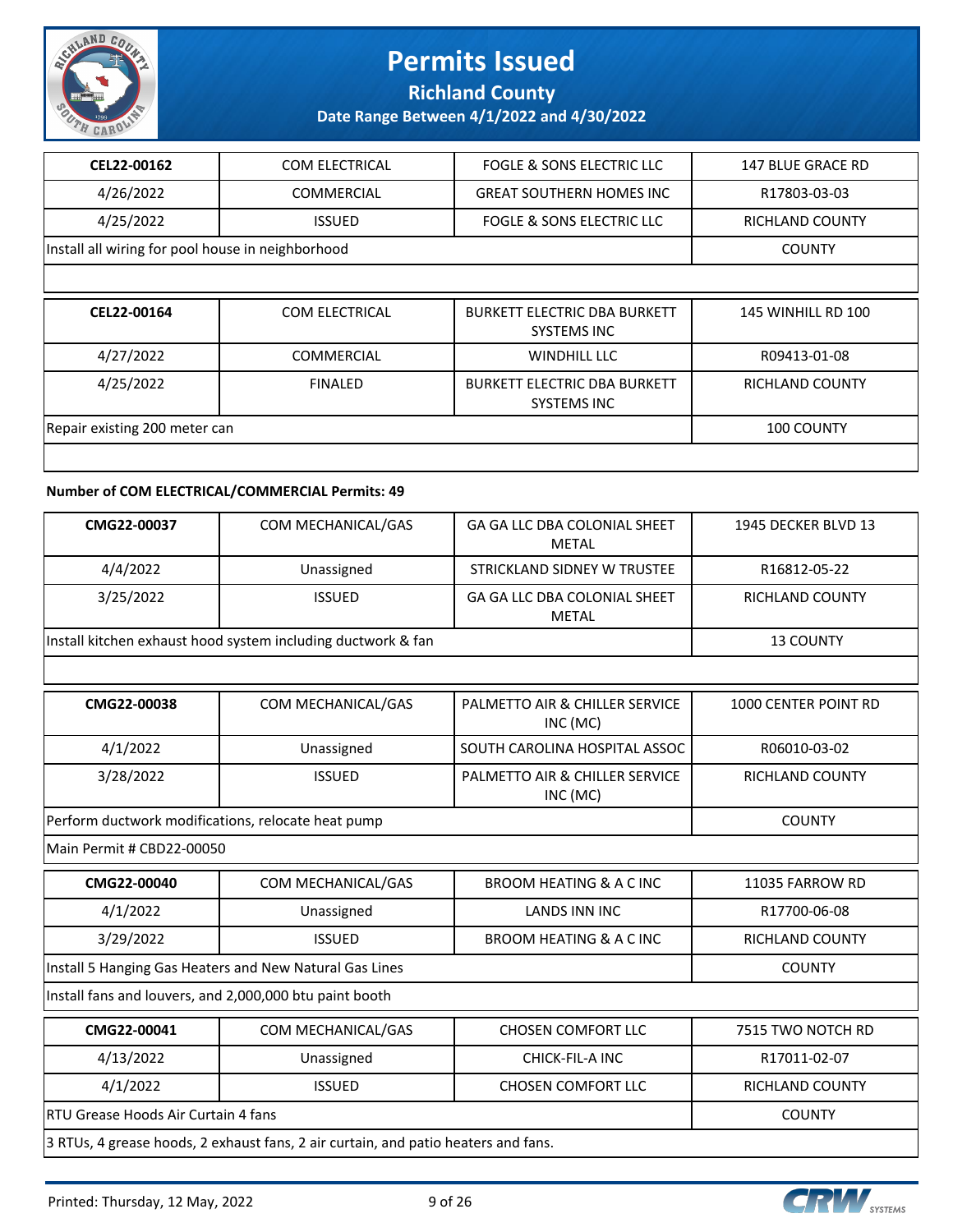

**Richland County**

| CMG22-00042                                         | COM MECHANICAL/GAS | C & H REPAIR SERVICE, INC.                                  | 3509 LAKE AVE 1034        |
|-----------------------------------------------------|--------------------|-------------------------------------------------------------|---------------------------|
| 4/4/2022                                            | Unassigned         | SBV-COLUMBIA-I LLC ETAL                                     | R16712-04-02              |
| 4/4/2022                                            | <b>ISSUED</b>      | C & H REPAIR SERVICE, INC.                                  | RICHLAND COUNTY           |
| INSTALL 2.5TON HEAT PUMP/NEW DUCTWORK               |                    |                                                             | 1034 COUNTY               |
|                                                     |                    |                                                             |                           |
| CMG22-00043                                         | COM MECHANICAL/GAS | C & H REPAIR SERVICE, INC.                                  | 3509 LAKE AVE 2034        |
| 4/4/2022                                            | Unassigned         | SBV-COLUMBIA-I LLC ETAL                                     | R16712-04-02              |
| 4/4/2022                                            | <b>ISSUED</b>      | C & H REPAIR SERVICE, INC.                                  | RICHLAND COUNTY           |
| REPLACE LINE SET & T-STA WIRE                       |                    |                                                             | 2034 COUNTY               |
|                                                     |                    |                                                             |                           |
| CMG22-00044                                         | COM MECHANICAL/GAS | <b>CASSELL BROTHERS HEATING &amp;</b><br><b>COOLING LLC</b> | 1404 SAINT ANDREWS RD 380 |
| 4/7/2022                                            | Unassigned         | <b>RESOURCE PROPERTIES INC</b>                              | R06113-02-37              |
| 4/5/2022                                            | <b>ISSUED</b>      | <b>CASSELL BROTHERS HEATING &amp;</b><br><b>COOLING LLC</b> | RICHLAND COUNTY           |
| INSTALL 1.5 TON SPLIT HEAT PUMP                     |                    |                                                             | 380 COUNTY                |
| 1404 ST ANDREWS RD #380                             |                    |                                                             |                           |
| CMG22-00046                                         | COM MECHANICAL/GAS | SIFCO MECHANICAL INC                                        | 200 WATEREE STATION RD    |
| 4/7/2022                                            | Unassigned         | KEMIRA CHEMICALS INC                                        | R40900-01-07              |
| 4/6/2022                                            | <b>ISSUED</b>      | SIFCO MECHANICAL INC                                        | RICHLAND COUNTY           |
| Kemira - Installing fans, louvers, electric heaters |                    |                                                             | <b>COUNTY</b>             |
|                                                     |                    |                                                             |                           |
| CMG22-00047                                         | COM MECHANICAL/GAS | AAA HEATING & AIR LLC                                       | 3827 BROAD RIVER RD       |
| 4/6/2022                                            | Unassigned         |                                                             | R06111-03-03              |
| 4/6/2022                                            | <b>ISSUED</b>      | AAA HEATING & AIR LLC                                       | RICHLAND COUNTY           |
| INSTALL 3 TON HP                                    |                    |                                                             | <b>COUNTY</b>             |
|                                                     |                    |                                                             |                           |
| CMG22-00048                                         | COM MECHANICAL/GAS | AAA HEATING & AIR LLC                                       | 10266 TWO NOTCH RD B      |
| 4/6/2022                                            | Unassigned         |                                                             | R22914-06-01              |
| 4/6/2022                                            | <b>ISSUED</b>      | AAA HEATING & AIR LLC                                       | RICHLAND COUNTY           |
| <b>DUCT REPAIRS</b>                                 |                    |                                                             | <b>B COUNTY</b>           |

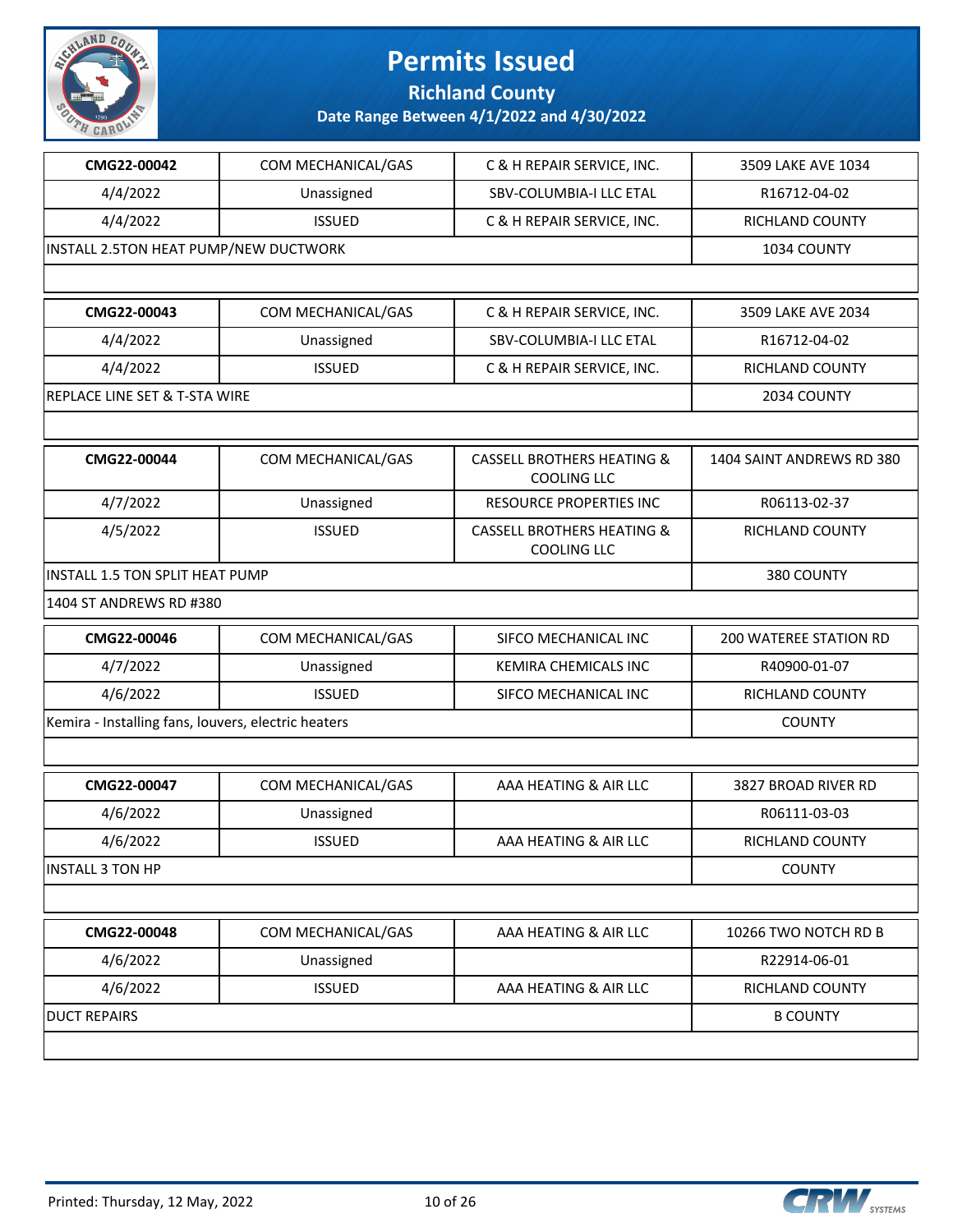

**Richland County**

| CMG22-00049                                        | COM MECHANICAL/GAS                              | <b>Gregg Strandberg</b>                                  | 11035 FARROW RD             |  |
|----------------------------------------------------|-------------------------------------------------|----------------------------------------------------------|-----------------------------|--|
| 4/8/2022                                           | Unassigned                                      | <b>ACE Properties LLC</b>                                | R17700-06-08                |  |
| 4/7/2022                                           | <b>ISSUED</b>                                   | HARPER COMPANY OF THE<br><b>CAROLINAS LLC</b>            | RICHLAND COUNTY             |  |
| Permit for Duct work and spray booth assembly only |                                                 |                                                          | <b>COUNTY</b>               |  |
|                                                    |                                                 |                                                          |                             |  |
| CMG22-00050                                        | COM MECHANICAL/GAS                              | <b>BRIANS HEATING &amp; COOLING LLC</b>                  | <b>1120 NORTHPOINT BLVD</b> |  |
| 4/27/2022                                          | Unassigned                                      | RESERVE FOR FUN LLC                                      | R14900-01-22                |  |
| 4/11/2022                                          | <b>ISSUED</b>                                   | <b>BRIANS HEATING &amp; COOLING LLC</b>                  | RICHLAND COUNTY             |  |
| Install HVAC equipment                             |                                                 |                                                          | <b>COUNTY</b>               |  |
|                                                    |                                                 |                                                          |                             |  |
| CMG22-00052                                        | COM MECHANICAL/GAS                              | <b>HOTCOOLFIX</b>                                        | 8208 TWO NOTCH RD           |  |
| 4/13/2022                                          | Unassigned                                      | WAFFLE HOUSE INC                                         | R17113-04-02                |  |
| 4/13/2022                                          | <b>FINALED</b>                                  | <b>HOTCOOLFIX</b>                                        | RICHLAND COUNTY             |  |
| <b>INSTALL HVAC &amp; GAS PIPING</b>               |                                                 |                                                          | <b>COUNTY</b>               |  |
|                                                    |                                                 |                                                          |                             |  |
| CMG22-00055                                        | COM MECHANICAL/GAS                              | <b>LONG HEATING &amp; AIR</b><br><b>CONDITIONING INC</b> | <b>6327 SHAKESPEARE RD</b>  |  |
| 4/27/2022                                          | Unassigned                                      | <b>COMMUNITY ASSISTANCE</b><br><b>PROVIDER</b>           | R14215-13-13                |  |
| 4/20/2022                                          | <b>ISSUED</b>                                   | LONG HEATING & AIR<br><b>CONDITIONING INC</b>            | RICHLAND COUNTY             |  |
| Installation of HVAC Equipment and Supplies        |                                                 |                                                          | <b>COUNTY</b>               |  |
|                                                    |                                                 |                                                          |                             |  |
| CMG22-00056                                        | COM MECHANICAL/GAS                              | PUZZLED COMFORT SOLUTIONS LLC                            | 7202 FAIRFIELD RD           |  |
| 4/21/2022                                          | Unassigned                                      |                                                          | R11905-01-16                |  |
| 4/21/2022                                          | <b>ISSUED</b>                                   | PUZZLED COMFORT SOLUTIONS LLC                            | RICHLAND COUNTY             |  |
|                                                    | INSTALL 3 NEW GAS PACKAGED UNITS WITH DUCT WORK |                                                          | <b>COUNTY</b>               |  |
|                                                    |                                                 |                                                          |                             |  |
| CMG22-00059                                        | COM MECHANICAL/GAS                              | <b>BIG RED ROOSTER</b>                                   | 10266 TWO NOTCH RD B        |  |
| 4/25/2022                                          | Unassigned                                      | RJ TWO NOTCH LLC                                         | R22914-06-01                |  |
| 4/25/2022                                          | <b>FINALED</b>                                  | DIXIE HEATING & COOLING CO                               | <b>RICHLAND COUNTY</b>      |  |
|                                                    | INSTALL T STATE, SENORS AND NEW DUCTWORK        |                                                          |                             |  |
|                                                    |                                                 |                                                          |                             |  |

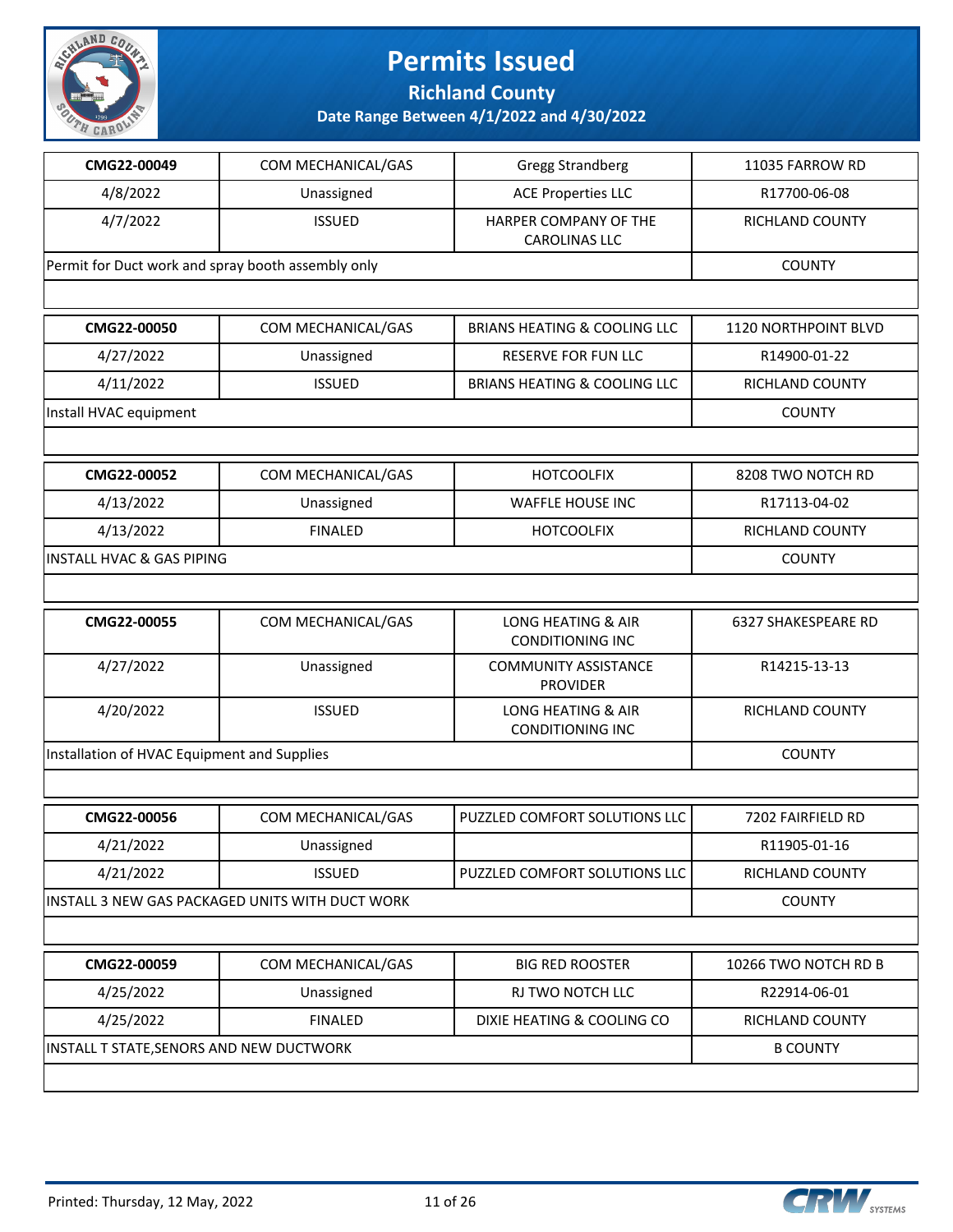

**Richland County**

| CMG22-00060                                 | COM MECHANICAL/GAS                                  | <b>WALKER WHITE INC</b>                                     | 3509 GREENLEAF RD         |
|---------------------------------------------|-----------------------------------------------------|-------------------------------------------------------------|---------------------------|
| 4/27/2022                                   | Unassigned                                          | COBB GEORGE T & NANCY W                                     | R16810-03-01              |
| 4/25/2022                                   | <b>ISSUED</b>                                       | <b>WALKER WHITE INC</b>                                     | RICHLAND COUNTY           |
| Repairing gas line. Need it tested.         |                                                     |                                                             | <b>COUNTY</b>             |
|                                             |                                                     |                                                             |                           |
| CMG22-00062                                 | COM MECHANICAL/GAS                                  | <b>CASSELL BROTHERS HEATING &amp;</b><br><b>COOLING LLC</b> | 1108 LYKES LN             |
| 4/27/2022                                   | Unassigned                                          | <b>BABCOCK CENTER INC</b>                                   | R05000-02-22              |
| 4/25/2022                                   | <b>ISSUED</b>                                       | <b>CASSELL BROTHERS HEATING &amp;</b><br><b>COOLING LLC</b> | RICHLAND COUNTY           |
| <b>INSTALL 3 TON SPLIT HEAT PUMP</b>        |                                                     |                                                             | <b>COUNTY</b>             |
| 1108 LYKES LANE                             |                                                     |                                                             |                           |
|                                             | Number of COM MECHANICAL/GAS/Unassigned Permits: 18 |                                                             |                           |
| CPL22-00028                                 | <b>COM PLUMBING</b>                                 | A & T PLUMBING INC                                          | 2000 CENTER POINT RD 2350 |
| 4/1/2022                                    | Unassigned                                          |                                                             | R06010-03-01              |
| 3/28/2022                                   | <b>ISSUED</b>                                       | A & T PLUMBING INC                                          | <b>RICHLAND COUNTY</b>    |
| INSTALL FACUCET AND NEW WATER HEATER        | 2350 COUNTY                                         |                                                             |                           |
|                                             |                                                     |                                                             |                           |
| CPL22-00029                                 | <b>COM PLUMBING</b>                                 | A & T PLUMBING INC                                          | 2000 CENTER POINT RD 2375 |
| 4/1/2022                                    | Unassigned                                          |                                                             | R06010-03-01              |
| 3/28/2022                                   | <b>ISSUED</b>                                       | A & T PLUMBING INC                                          | RICHLAND COUNTY           |
| ROUGH IN, FURNISH AND SET FIXTURES PER PLAN |                                                     |                                                             | 2375 COUNTY               |
|                                             |                                                     |                                                             |                           |
| CPL22-00032                                 | COM PLUMBING                                        | <b>CAROLINA CONDITIONS LLC</b>                              | 520 BUSH RIVER RD         |
| 4/1/2022                                    | Unassigned                                          | MANAGEMENT ACTIVITIES INC                                   | R07304-05-02              |
| 3/30/2022                                   | <b>ISSUED</b>                                       | CAROLINA CONDITIONS LLC                                     | RICHLAND COUNTY           |
| Replace wall hydrant                        |                                                     |                                                             | <b>COUNTY</b>             |
|                                             |                                                     |                                                             |                           |
| CPL22-00033                                 | COM PLUMBING                                        | KAY PLUMBING SERVICES LLC                                   | 3827 BROAD RIVER RD B     |
| 4/1/2022                                    | Unassigned                                          | <b>Brik Construction Group</b>                              | R06111-03-03              |
| 3/30/2022                                   | <b>FINALED</b>                                      | KAY PLUMBING SERVICES LLC                                   | RICHLAND COUNTY           |
| Rough-in remodel                            |                                                     |                                                             | <b>B COUNTY</b>           |
|                                             |                                                     |                                                             |                           |

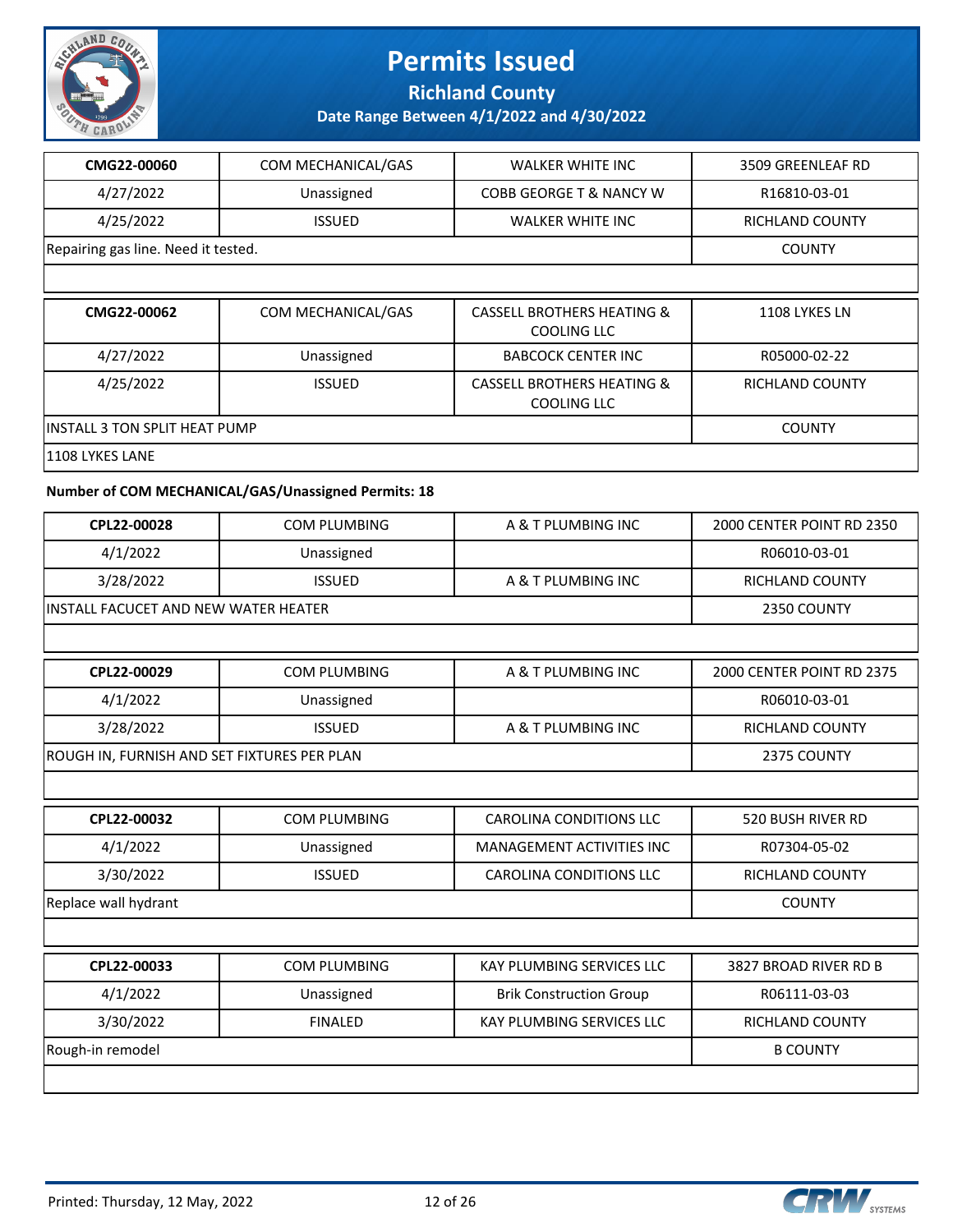

**Richland County**

| CPL22-00036                                         | COM PLUMBING                                                   | <b>EMANUEL CONTRACTORS LLC (MC)</b>            | 1904 BROAD RIVER RD       |
|-----------------------------------------------------|----------------------------------------------------------------|------------------------------------------------|---------------------------|
| 4/14/2022                                           | Unassigned                                                     | <b>KOUTRAKOS BROTHERS LLC</b>                  | R07405-02-02              |
| 4/13/2022                                           | <b>FINALED</b>                                                 | <b>EMANUEL CONTRACTORS LLC (MC)</b>            | RICHLAND COUNTY           |
|                                                     | Clean up existing Kitchen pipes. Remove snd replace WH.        |                                                | <b>COUNTY</b>             |
|                                                     |                                                                |                                                |                           |
| CPL22-00037                                         | COM PLUMBING                                                   | POLARIS CONSTRUCTION LLC                       | 9221 TWO NOTCH RD 60      |
| 4/20/2022                                           | Unassigned                                                     | COLUMBIA NORTHEAST LLC                         | R19908-04-19              |
| 4/20/2022                                           | <b>ISSUED</b>                                                  | POLARIS CONSTRUCTION LLC                       | RICHLAND COUNTY           |
| move couple toilets and sinks                       |                                                                |                                                | <b>60 COUNTY</b>          |
|                                                     |                                                                |                                                |                           |
| CPL22-00038                                         | <b>COM PLUMBING</b>                                            | A & T PLUMBING INC                             | 2000 CENTER POINT RD 2350 |
| 4/21/2022                                           | Unassigned                                                     |                                                | R06010-03-01              |
| 4/21/2022                                           | <b>ISSUED</b>                                                  | A & T PLUMBING INC                             | RICHLAND COUNTY           |
| <b>ROUGH AND SET</b>                                |                                                                |                                                | 2350 COUNTY               |
|                                                     |                                                                |                                                |                           |
| CPL22-00040                                         | COM PLUMBING                                                   | PIEDMONT PLUMBERS OF<br><b>COLUMBIA SC LLR</b> | 147 BLUE GRACE RD         |
| 4/27/2022                                           | Unassigned                                                     | <b>GREAT SOUTHERN HOMES INC</b>                | R17803-03-03              |
| 4/22/2022                                           | <b>ISSUED</b>                                                  | PIEDMONT PLUMBERS OF<br><b>COLUMBIA SC LLR</b> | RICHLAND COUNTY           |
| Plumbing permit for commercial building - poolhouse | <b>COUNTY</b>                                                  |                                                |                           |
|                                                     |                                                                |                                                |                           |
| CPL22-00041                                         | <b>COM PLUMBING</b>                                            | PEAK PLUMBING & GAS LLC                        | 1120 NORTHPOINT BLVD      |
| 4/27/2022                                           | Unassigned                                                     | <b>RESERVE FOR FUN LLC</b>                     | R14900-01-22              |
| 4/24/2022                                           | <b>ISSUED</b>                                                  | PEAK PLUMBING & GAS LLC                        | RICHLAND COUNTY           |
|                                                     | Install plumbing for 3 bathrooms, break room and janitor clo   |                                                | <b>COUNTY</b>             |
|                                                     |                                                                |                                                |                           |
| CPL22-00042                                         | COM PLUMBING                                                   | AJACKS CONSTRUCTION LLC (MC)                   | 8602 FARROW RD F          |
| 4/25/2022                                           | Unassigned                                                     | LAU FUNG                                       | R17104-04-06              |
| 4/25/2022                                           | <b>ISSUED</b>                                                  | AJACKS CONSTRUCTION LLC (MC)                   | RICHLAND COUNTY           |
| 18 FIXTURES, PLUMBING, UTILITY, 3SUIT, SINK         |                                                                |                                                | <b>F COUNTY</b>           |
|                                                     | PLUMBING AND ELECTRICAL PERMIT WAS PAID FOR UNDER CBD22-00059. |                                                |                           |

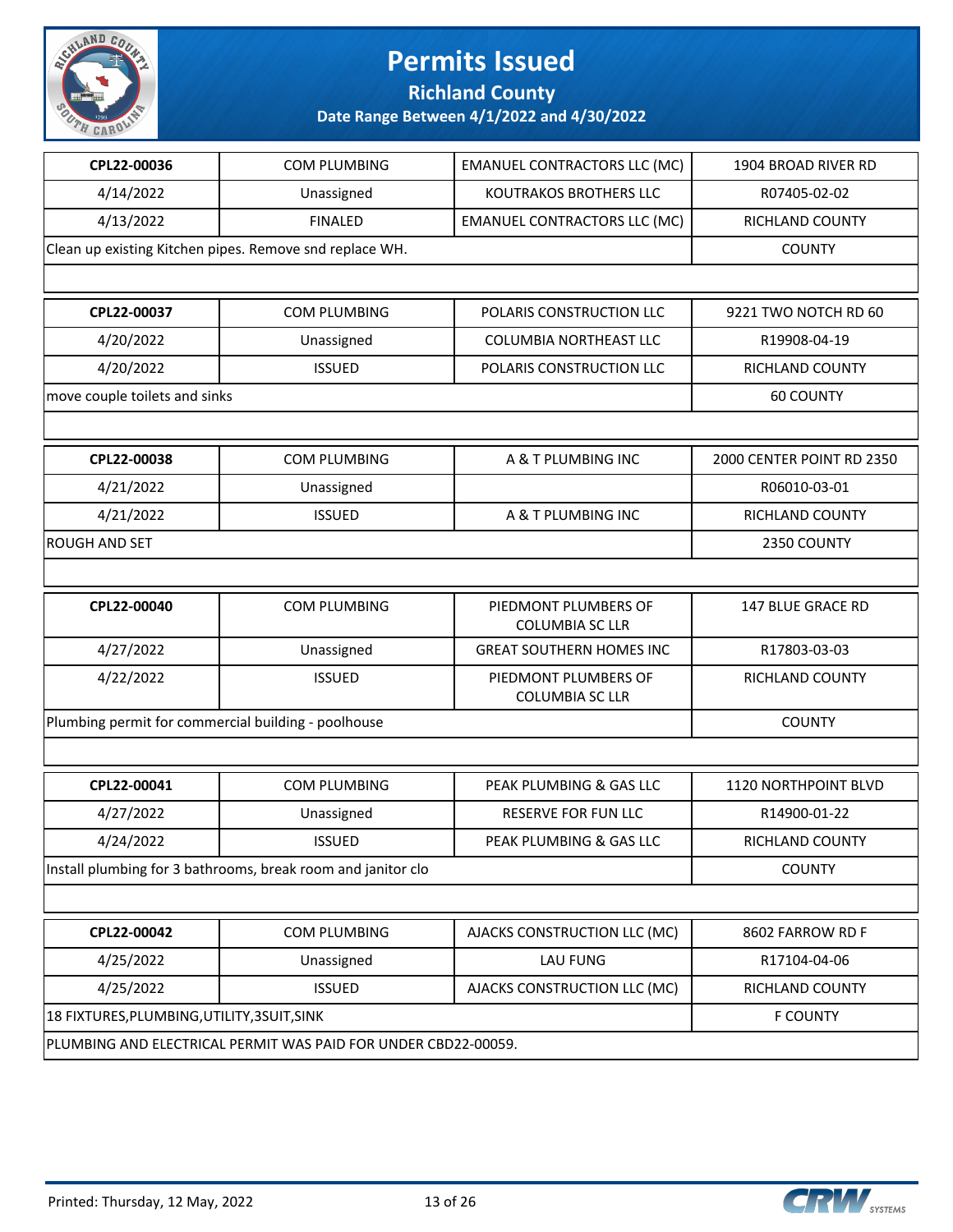

**Richland County**

**Date Range Between 4/1/2022 and 4/30/2022**

| CPL22-00043                                                  | <b>COM PLUMBING</b>                                          | <b>CANNON PLUMBING</b>                  | 1051 GATES RD               |
|--------------------------------------------------------------|--------------------------------------------------------------|-----------------------------------------|-----------------------------|
| 4/26/2022                                                    | Unassigned                                                   |                                         | R02509-03-05                |
| 4/26/2022                                                    | <b>ISSUED</b>                                                | <b>CANNON PLUMBING</b>                  | RICHLAND COUNTY             |
| WATER CLOSET ADA, 2 LAVATORIO                                |                                                              |                                         | <b>COUNTY</b>               |
|                                                              |                                                              |                                         |                             |
| CPL22-00044                                                  | <b>COM PLUMBING</b>                                          | <b>FLOW-RITE PLUMBING LLC</b>           | 2015 BLYTHEWOOD CROSSING LN |
| 4/29/2022                                                    | Unassigned                                                   | TIMBERLAKE HOLDINGS LLC                 | R14800-02-27                |
| 4/29/2022                                                    | <b>ISSUED</b>                                                | FLOW-RITE PLUMBING LLC                  | RICHLAND COUNTY             |
|                                                              | 2 Bath Underground/ 2" Water Supply/ Floor Drains & Floor Si |                                         | <b>COUNTY</b>               |
| Underground Sanitary/ Grease Trap                            |                                                              |                                         |                             |
| Number of COM PLUMBING/Unassigned Permits: 12                |                                                              |                                         |                             |
| CRF22-00040                                                  | <b>COM ROOFING</b>                                           | POLITZ ENTERPRISES INC                  | 1340 LONGCREEK DR 101       |
| 4/7/2022                                                     | Unassigned                                                   | THE WATERFORD APARTMENTS (SC)           | R07406-02-19                |
| 4/5/2022                                                     | <b>ISSUED</b>                                                | POLITZ ENTERPRISES INC                  | RICHLAND COUNTY             |
| tear off existing shingles and install new 30 yr arch shingl | 101 COUNTY                                                   |                                         |                             |
|                                                              |                                                              |                                         |                             |
| CRF22-00041                                                  | <b>COM ROOFING</b>                                           | POLITZ ENTERPRISES INC                  | 1340 LONGCREEK DR 1301      |
| 4/7/2022                                                     | Unassigned                                                   | THE WATERFORD APARTMENTS (SC)           | R07406-02-19                |
| 4/5/2022                                                     | <b>ISSUED</b>                                                | POLITZ ENTERPRISES INC                  | RICHLAND COUNTY             |
|                                                              | tear off existing shingles and install new 30 yr arch shingl |                                         | 1301 COUNTY                 |
|                                                              |                                                              |                                         |                             |
| CRF22-00042                                                  | <b>COM ROOFING</b>                                           | POLITZ ENTERPRISES INC                  | 1340 LONGCREEK DR 701       |
| 4/7/2022                                                     | Unassigned                                                   | THE WATERFORD APARTMENTS (SC)           | R07406-02-19                |
| 4/5/2022                                                     | <b>ISSUED</b>                                                | POLITZ ENTERPRISES INC                  | RICHLAND COUNTY             |
|                                                              | tear off existing shingles and install new 30 yr arch shingl |                                         | 701 COUNTY                  |
|                                                              |                                                              |                                         |                             |
| CRF22-00045                                                  | <b>COM ROOFING</b>                                           | POLITZ ENTERPRISES INC                  | 1200 SAINT ANDREWS RD 1201  |
| 4/7/2022                                                     | Unassigned                                                   | ST ANDREWS COMMONS (SC)<br><b>OWNER</b> | R06012-04-13                |
| 4/5/2022                                                     | <b>ISSUED</b>                                                | POLITZ ENTERPRISES INC                  | RICHLAND COUNTY             |
|                                                              |                                                              |                                         |                             |

tear off existing shingles and install new 30 yr arch shingl 1201 COUNTY

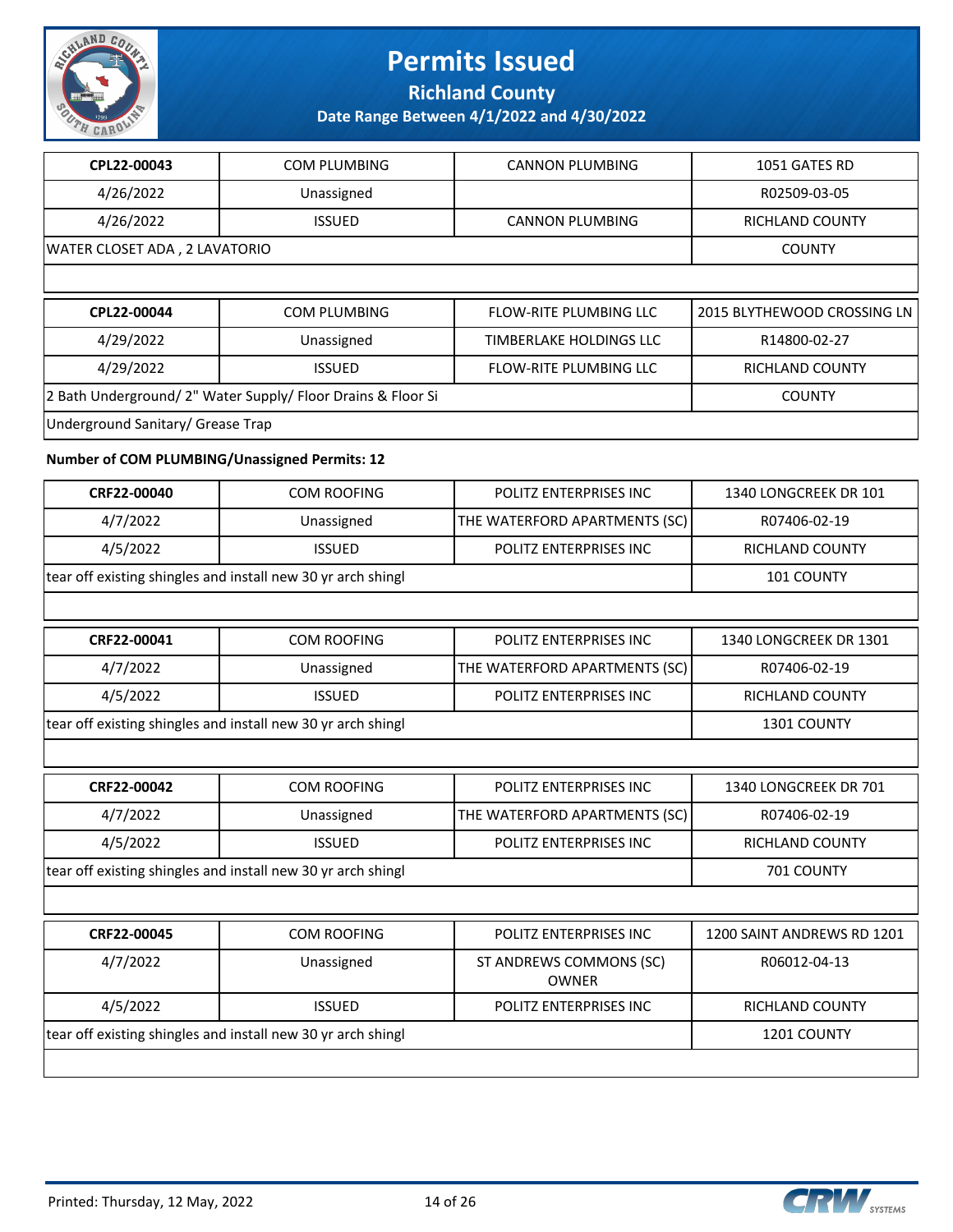

**Richland County**

| CRF22-00046                                                  | <b>COM ROOFING</b> | POLITZ ENTERPRISES INC                  | 1200 SAINT ANDREWS RD 1301 |
|--------------------------------------------------------------|--------------------|-----------------------------------------|----------------------------|
| 4/7/2022                                                     | Unassigned         | ST ANDREWS COMMONS (SC)<br><b>OWNER</b> | R06012-04-13               |
| 4/5/2022                                                     | <b>ISSUED</b>      | POLITZ ENTERPRISES INC                  | <b>RICHLAND COUNTY</b>     |
| tear off existing shingles and install new 30 yr arch shingl |                    |                                         | 1301 COUNTY                |
|                                                              |                    |                                         |                            |
| CRF22-00047                                                  | <b>COM ROOFING</b> | POLITZ ENTERPRISES INC                  | 1200 SAINT ANDREWS RD 1401 |
| 4/7/2022                                                     | Unassigned         | ST ANDREWS COMMONS (SC)<br><b>OWNER</b> | R06012-04-13               |
| 4/5/2022                                                     | <b>ISSUED</b>      | POLITZ ENTERPRISES INC                  | RICHLAND COUNTY            |
| tear off existing shingles and install new 30 yr arch shingl |                    |                                         | 1401 COUNTY                |
|                                                              |                    |                                         |                            |
| CRF22-00048                                                  | <b>COM ROOFING</b> | POLITZ ENTERPRISES INC                  | 1200 SAINT ANDREWS RD 1901 |
| 4/7/2022                                                     | Unassigned         | ST ANDREWS COMMONS (SC)<br><b>OWNER</b> | R06012-04-13               |
| 4/5/2022                                                     | <b>ISSUED</b>      | POLITZ ENTERPRISES INC                  | <b>RICHLAND COUNTY</b>     |
|                                                              |                    |                                         |                            |
| tear off existing shingles and install new 30 yr arch shingl |                    |                                         | 1901 COUNTY                |
|                                                              |                    |                                         |                            |
| CRF22-00049                                                  | <b>COM ROOFING</b> | POLITZ ENTERPRISES INC                  | 1200 SAINT ANDREWS RD 1601 |
| 4/7/2022                                                     | Unassigned         | ST ANDREWS COMMONS (SC)<br><b>OWNER</b> | R06012-04-13               |
| 4/5/2022                                                     | <b>ISSUED</b>      | POLITZ ENTERPRISES INC                  | <b>RICHLAND COUNTY</b>     |
| tear off existing shingles and install new 30 yr arch shingl |                    |                                         | 1601 COUNTY                |
|                                                              |                    |                                         |                            |
| CRF22-00050                                                  | <b>COM ROOFING</b> | POLITZ ENTERPRISES INC                  | 1200 SAINT ANDREWS RD 1501 |
| 4/7/2022                                                     | Unassigned         | ST ANDREWS COMMONS (SC)<br><b>OWNER</b> | R06012-04-13               |
| 4/5/2022                                                     | <b>ISSUED</b>      | POLITZ ENTERPRISES INC                  | RICHLAND COUNTY            |
| tear off existing shingles and install new 30 yr arch shingl |                    |                                         | 1501 COUNTY                |
|                                                              |                    |                                         |                            |
| CRF22-00051                                                  | <b>COM ROOFING</b> | POLITZ ENTERPRISES INC                  | 1200 SAINT ANDREWS RD 1701 |
| 4/7/2022                                                     | Unassigned         | ST ANDREWS COMMONS (SC)<br><b>OWNER</b> | R06012-04-13               |
| 4/5/2022                                                     | <b>ISSUED</b>      | POLITZ ENTERPRISES INC                  | RICHLAND COUNTY            |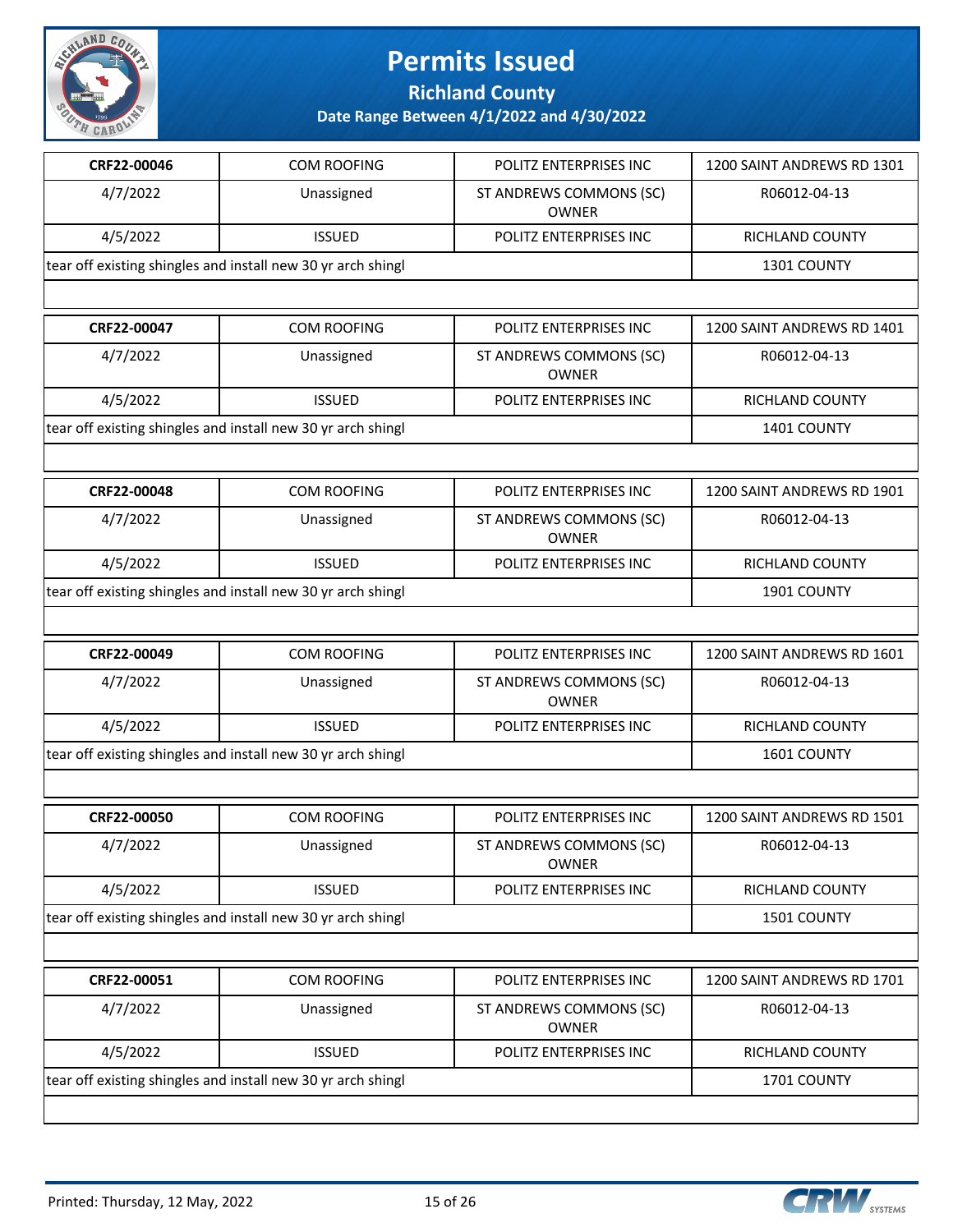

**Richland County**

**Date Range Between 4/1/2022 and 4/30/2022**

| CRF22-00052                                                  | <b>COM ROOFING</b> | POLITZ ENTERPRISES INC                  | 1200 SAINT ANDREWS RD 1801 |
|--------------------------------------------------------------|--------------------|-----------------------------------------|----------------------------|
| 4/7/2022                                                     | Unassigned         | ST ANDREWS COMMONS (SC)<br><b>OWNER</b> | R06012-04-13               |
| 4/5/2022                                                     | <b>ISSUED</b>      | POLITZ ENTERPRISES INC                  | <b>RICHLAND COUNTY</b>     |
| tear off existing shingles and install new 30 yr arch shingl |                    |                                         | 1801 COUNTY                |
|                                                              |                    |                                         |                            |
| CRF22-00053                                                  | <b>COM ROOFING</b> | POLITZ ENTERPRISES INC                  | 1200 SAINT ANDREWS RD 1201 |
| 4/7/2022                                                     | Unassigned         | ST ANDREWS COMMONS (SC)<br><b>OWNER</b> | R06012-04-13               |
| 4/6/2022                                                     | <b>ISSUED</b>      | POLITZ ENTERPRISES INC                  | <b>RICHLAND COUNTY</b>     |
| tear off existing shingles and install new 30 yr arch shingl |                    |                                         | 1201 COUNTY                |
|                                                              |                    |                                         |                            |
| CRF22-00054                                                  | <b>COM ROOFING</b> | POLITZ ENTERPRISES INC                  | 1200 SAINT ANDREWS RD 1301 |
| 4/7/2022                                                     | Unassigned         | ST ANDREWS COMMONS (SC)<br><b>OWNER</b> | R06012-04-13               |
| 4/6/2022                                                     | <b>ISSUED</b>      | POLITZ ENTERPRISES INC                  | <b>RICHLAND COUNTY</b>     |
| tear off existing shingles and install new 30 yr arch shingl | 1301 COUNTY        |                                         |                            |
|                                                              |                    |                                         |                            |
| CRF22-00055                                                  | <b>COM ROOFING</b> | DAVID MICHAEL STROTHER JR               | 3421 KAY ST P              |
| 4/20/2022                                                    | Unassigned         |                                         | R06008-01-03               |
| 4/20/2022                                                    | <b>ISSUED</b>      | DAVID MICHAEL STROTHER JR               | <b>RICHLAND COUNTY</b>     |
| <b>REPAIR/ REPLACEMENT</b>                                   |                    |                                         | P COUNTY                   |
|                                                              |                    |                                         |                            |
| CRF22-00056                                                  | <b>COM ROOFING</b> | DAVID MICHAEL STROTHER JR               | 3421 KAY ST G              |
|                                                              |                    |                                         |                            |
| 4/20/2022                                                    | Unassigned         |                                         | R06008-01-03               |
| 4/20/2022                                                    | <b>ISSUED</b>      | DAVID MICHAEL STROTHER JR               | <b>RICHLAND COUNTY</b>     |

**Number of COM ROOFING/Unassigned Permits: 15**

| CBD21-00349                              | COMMERCIAL ADD & ADD/ALT | COHN CONSTRUCTION SERVICES LLC 961 ROBERTS BRANCH PKWY 113 |                 |
|------------------------------------------|--------------------------|------------------------------------------------------------|-----------------|
| 4/13/2022                                | ADDITION/ALTERATION      | KILLIANS CROSSING RETAIL                                   | R17411-02-01    |
| 12/14/2021                               | <b>ISSUED</b>            | <b>ICOHN CONSTRUCTION SERVICES LLCI</b>                    | RICHLAND COUNTY |
| Addition of Demise Wall in Retail Center | 113                      |                                                            |                 |
|                                          |                          |                                                            |                 |

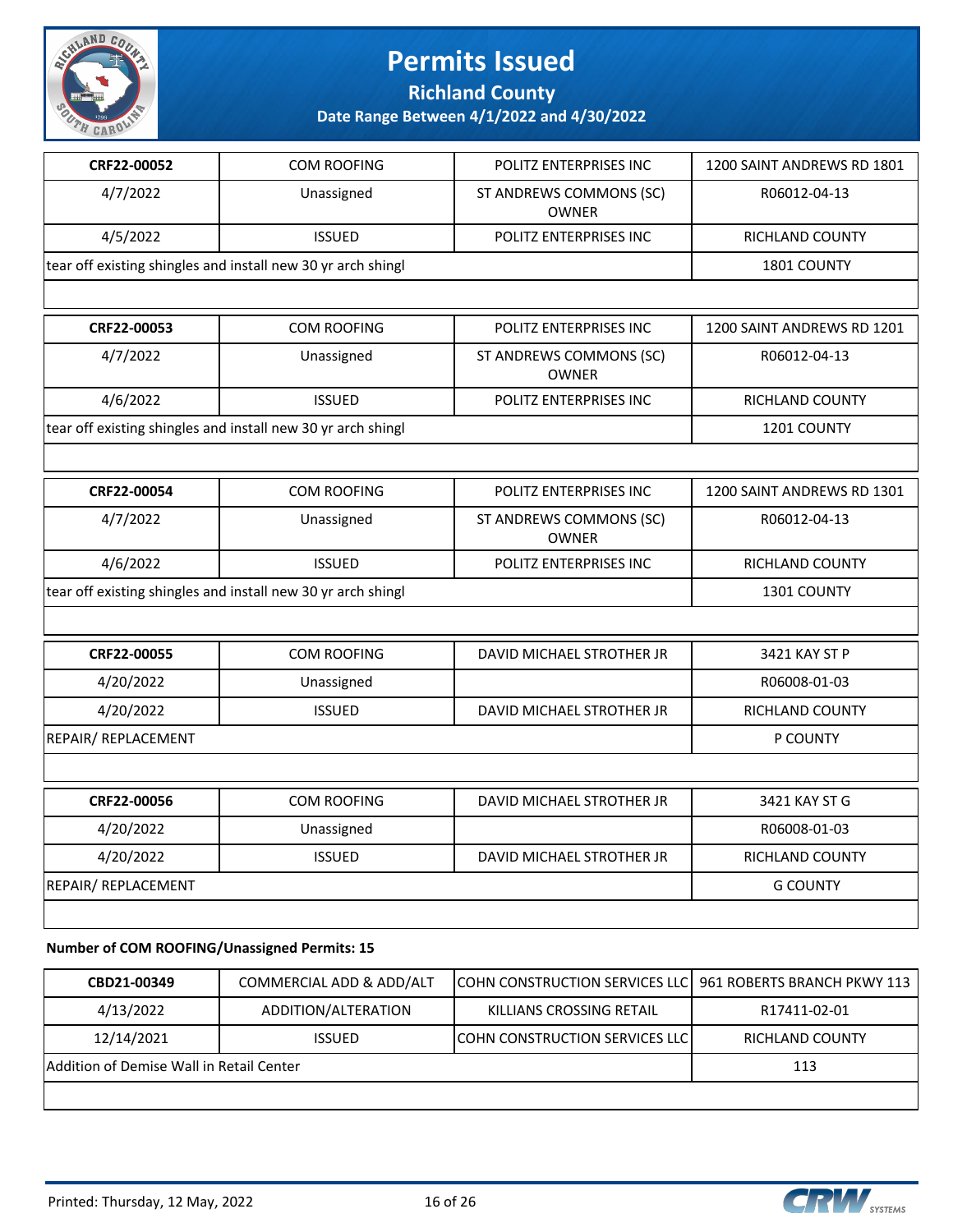

**Richland County**

**Date Range Between 4/1/2022 and 4/30/2022**

| CBD22-00042                                                 | COMMERCIAL ADD & ADD/ALT                                   | ORION CONSTRUCTION COMPANY   | 10115 GARNERS FERRY RD A |  |  |
|-------------------------------------------------------------|------------------------------------------------------------|------------------------------|--------------------------|--|--|
| 4/25/2022                                                   | ADDITION/ALTERATION                                        |                              | R27800-03-04             |  |  |
| 2/28/2022                                                   | <b>ISSUED</b>                                              | ORION CONSTRUCTION COMPANY   | RICHLAND COUNTY          |  |  |
|                                                             | CONSTRUCT PARTITION WALL BETWEEN EXISTING ROOM<br>A COUNTY |                              |                          |  |  |
|                                                             |                                                            |                              |                          |  |  |
| CBD22-00059                                                 | COMMERCIAL ADD & ADD/ALT                                   | AJACKS CONSTRUCTION LLC (GC) | 8602 FARROW RD F         |  |  |
| 4/18/2022                                                   | ADDITION/ALTERATION                                        | <b>LAU FUNG</b>              | R17104-04-06             |  |  |
| 3/23/2022                                                   | <b>ISSUED</b>                                              | AJACKS CONSTRUCTION LLC (GC) | <b>RICHLAND COUNTY</b>   |  |  |
|                                                             |                                                            |                              |                          |  |  |
| Uplift to existing commercial space for tenant's nail salon |                                                            |                              | <b>F COUNTY</b>          |  |  |

### **Number of COMMERCIAL ADD & ADD/ALT/ADDITION/ALTERATION Permits: 3**

| CBD21-00297                          | <b>COMMERCIAL ALTERATIONS</b>                    | PERKINS CONTRACTORS &<br><b>ENGINEERS</b> | 7512 MARIE ST C         |
|--------------------------------------|--------------------------------------------------|-------------------------------------------|-------------------------|
| 4/13/2022                            | Unassigned                                       | <b>COOK SANDRA B</b>                      | R19102-05-02            |
| 9/16/2021                            | <b>ISSUED</b>                                    | PERKINS CONTRACTORS &<br><b>ENGINEERS</b> | <b>RICHLAND COUNTY</b>  |
| Interior Renovation with new HC Ramp |                                                  |                                           | C COUNTY                |
|                                      |                                                  |                                           |                         |
| CBD22-00017                          | <b>COMMERCIAL ALTERATIONS</b>                    | <b>T CONTRACTOR (GC)</b>                  | 652 BUSH RIVER RD D & F |
| 4/13/2022                            | Unassigned                                       | <b>ARABI NEZAR ETAL</b>                   | R07304-07-02            |
| 2/3/2022                             | <b>ISSUED</b>                                    | <b>T CONTRACTOR (GC)</b>                  | <b>RICHLAND COUNTY</b>  |
| up fit Nail salon                    | 204 COUNTY                                       |                                           |                         |
|                                      | WAITING ON REVISION TO THE PLANS TO BE UPLOADED. |                                           |                         |
| CBD22-00021                          | <b>COMMERCIAL ALTERATIONS</b>                    | <b>SDJ SERVICES INC</b>                   | 10509 TWO NOTCH RD B    |
| 4/1/2022                             | Unassigned                                       | PIONEER LAND COMPANY LP                   | R25800-01-05A           |
| 2/7/2022                             | <b>FINALED</b>                                   | SDJ SERVICES INC                          | <b>RICHLAND COUNTY</b>  |
| Installation of partition walls      |                                                  |                                           | <b>B COUNTY</b>         |
|                                      |                                                  |                                           |                         |

| CBD22-00047                                               | COMMERCIAL ALTERATIONS | <b>BROKERS CHOICE SERVICES LLC</b> | 11107 BROAD RIVER RD AB |
|-----------------------------------------------------------|------------------------|------------------------------------|-------------------------|
| 4/18/2022                                                 | Unassigned             |                                    | R02600-07-09            |
| 3/3/2022                                                  | <b>ISSUED</b>          | <b>BROKERS CHOICE SERVICES LLC</b> | RICHLAND COUNTY         |
| INSTALL DIVIDER WALLS WITH GATES & DOORS / MEP'S EXISTING |                        |                                    | <b>B COUNTY</b>         |
|                                                           |                        |                                    |                         |

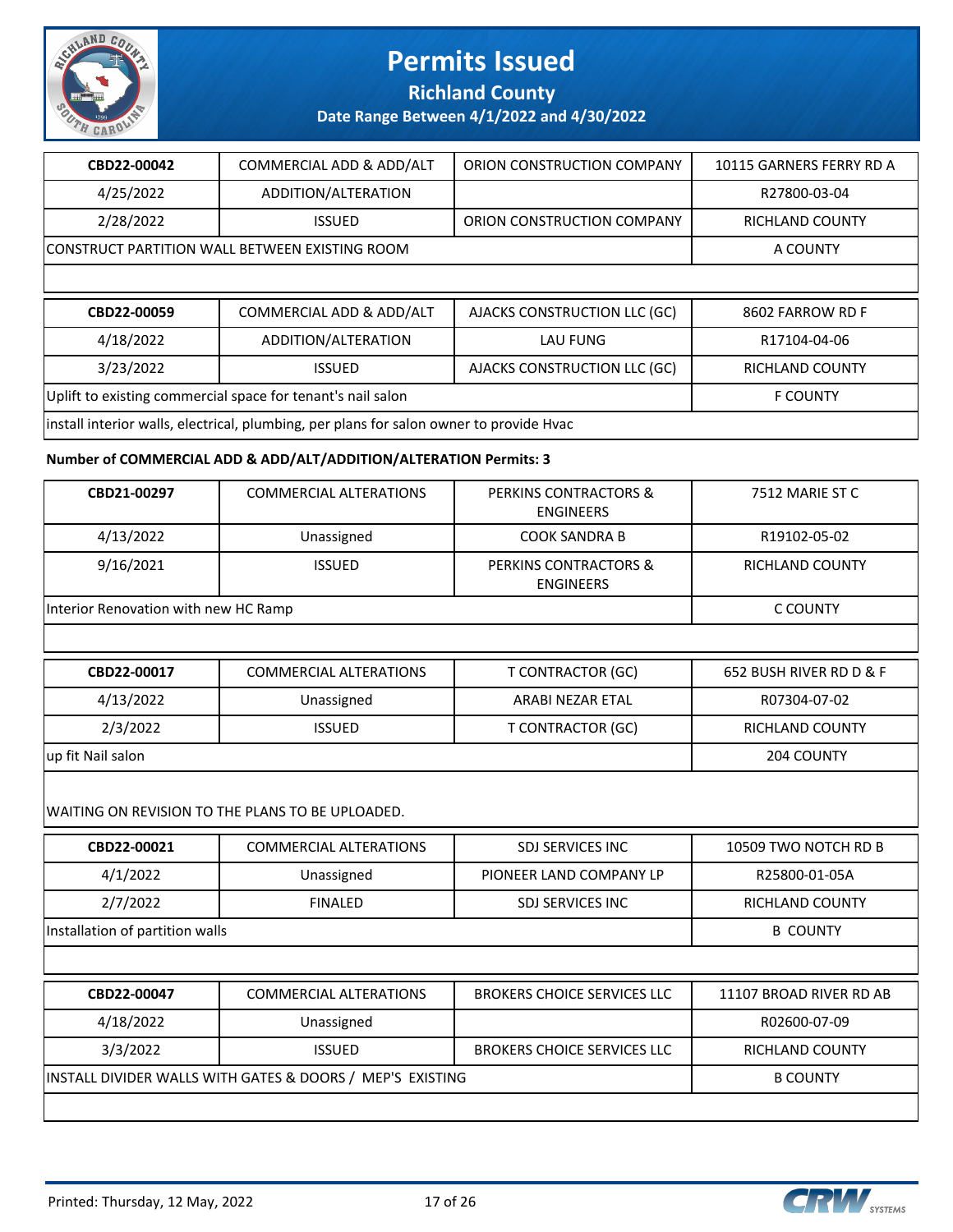

**Richland County**

**Date Range Between 4/1/2022 and 4/30/2022**

| CBD22-00054                  | <b>COMMERCIAL ALTERATIONS</b>                                                                    | <b>ONYX CREATIVE</b>                       | 2000 CENTER POINT RD 2350 |
|------------------------------|--------------------------------------------------------------------------------------------------|--------------------------------------------|---------------------------|
| 4/18/2022                    | Unassigned                                                                                       | CENTER POINT HOLDINGS LLC                  | R06010-03-01              |
| 3/16/2022                    | <b>ISSUED</b>                                                                                    | TIMMONS CONTRACTING INC                    | RICHLAND COUNTY           |
|                              | INTERIOR TENANT ALTERATION OF EXISTING BUILDING                                                  |                                            | 2350 COUNTY               |
| FOR "LIFESTANCE"             |                                                                                                  |                                            |                           |
| CBD22-00061                  | <b>COMMERCIAL ALTERATIONS</b>                                                                    | <b>JOSH BOLTINHOUSE</b>                    | <b>302 BERKSHIRE DR</b>   |
| 4/22/2022                    | Unassigned                                                                                       | <b>GRAMERCY ASSOCIATES</b>                 | R17010-05-16              |
| 3/24/2022                    | <b>ISSUED</b>                                                                                    | <b>MESA ASSOCIATES</b>                     | <b>RICHLAND COUNTY</b>    |
| New Preschool                |                                                                                                  |                                            | <b>COUNTY</b>             |
|                              | preschool going into a building that was used for a salon. No substantive work is being proposed |                                            |                           |
| CBD22-00062                  | <b>COMMERCIAL ALTERATIONS</b>                                                                    | <b>BRIK CONSTRUCTION GROUP LLC</b><br>(GC) | 3315 BROAD RIVER RD 190   |
| 4/27/2022                    | Unassigned                                                                                       | <b>BROOKWOOD CAPITAL PARTNERS</b><br>LLC   | R06109-01-16              |
| 3/28/2022                    | <b>ISSUED</b>                                                                                    | <b>BRIK CONSTRUCTION GROUP LLC</b><br>(GC) | <b>RICHLAND COUNTY</b>    |
| <b>Commerical Renovation</b> |                                                                                                  |                                            | 190 COUNTY                |
|                              |                                                                                                  |                                            |                           |
| CBD22-00067                  | <b>COMMERCIAL ALTERATIONS</b>                                                                    | <b>CARLOS GUTIERREZ</b>                    | 1807 DECKER BLVD 19       |
| 4/21/2022                    | Unassigned                                                                                       |                                            | R16812-12-02              |
| 4/4/2022                     | <b>FINALED</b>                                                                                   | DAVIS ARCHITECTURE INC                     | <b>RICHLAND COUNTY</b>    |
| TATTO SHOP ADA COMPLIANCE    | <b>19 COUNTY</b>                                                                                 |                                            |                           |
|                              |                                                                                                  |                                            |                           |
|                              | Number of COMMERCIAL ALTERATIONS/Unassigned Permits: 8                                           |                                            |                           |
| OCCU22-00027                 | COMMERCIAL BUILDING CHANGE<br>OF USE                                                             | <b>QWENTILIA LEWIS</b>                     | 2207 DECKER BLVD C        |
| 4/12/2022                    | Unassigned                                                                                       |                                            | R16909-09-04              |
| 4/12/2022                    | <b>ISSUED</b>                                                                                    |                                            | <b>RICHLAND COUNTY</b>    |

CHURCH TO SALON FOR SUTIE C & D COUNTY

| <b>OCCU22-00028</b>           | COMMERCIAL BUILDING CHANGE<br>OF USE | RALPHIELLE GREEN | 6800 SHAKESPEARE RD A |
|-------------------------------|--------------------------------------|------------------|-----------------------|
| 4/29/2022                     | Unassigned                           |                  | R16903-05-05          |
| 4/29/2022                     | <b>ISSUED</b>                        |                  | RICHLAND COUNTY       |
| <b>IBUSINESS TO EDUCATION</b> | A COUNTY                             |                  |                       |
|                               |                                      |                  |                       |

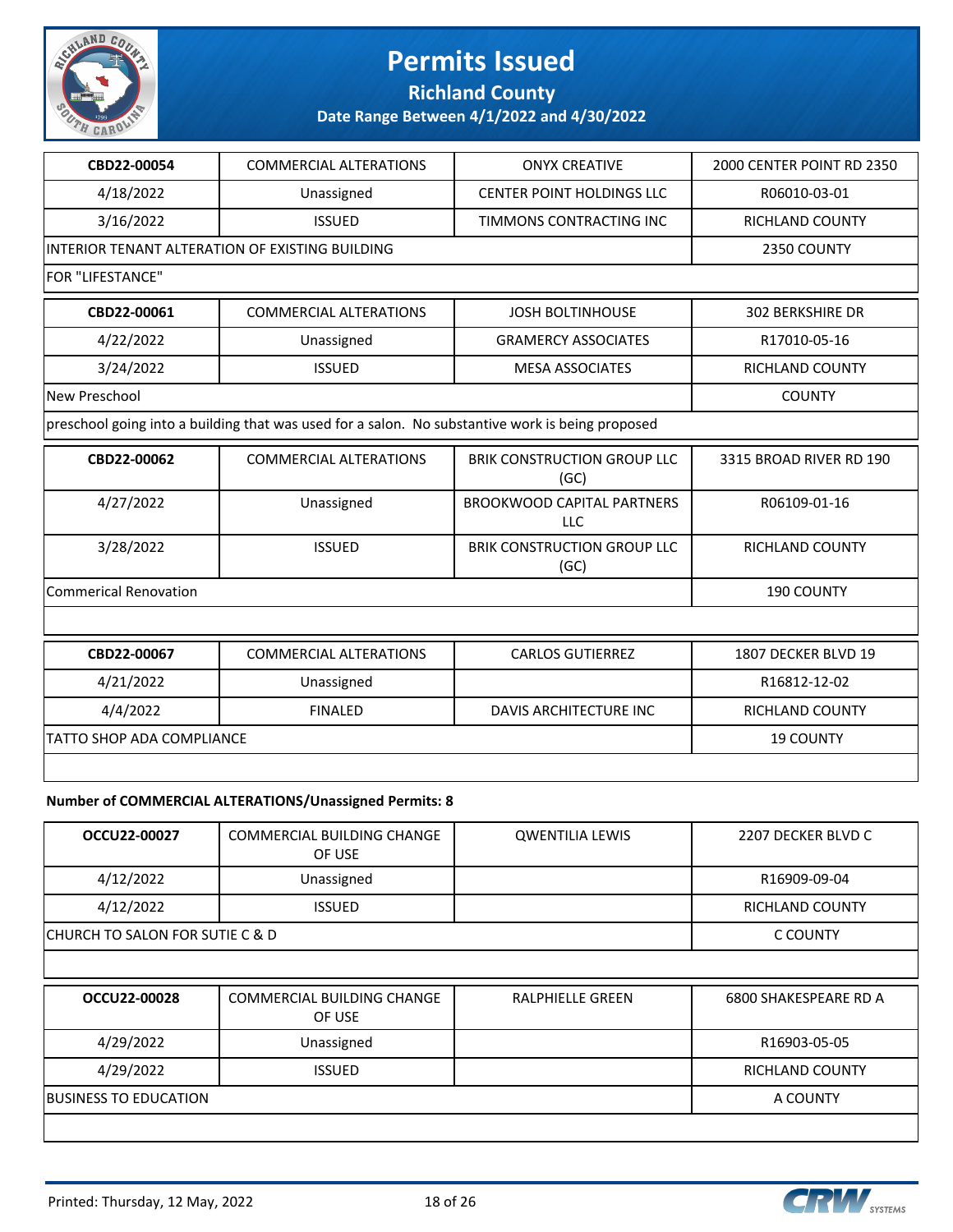

### **Permits Issued Richland County**

**Date Range Between 4/1/2022 and 4/30/2022**

#### **Number of COMMERCIAL BUILDING CHANGE OF USE/Unassigned Permits: 2**

| CBD21-00338                                                   | <b>COMMERCIAL NEW</b><br><b>CONSTRUCTION</b>                            | <b>GREAT SOUTHERN HOMES INC</b>             | <b>147 BLUE GRACE RD</b>      |  |
|---------------------------------------------------------------|-------------------------------------------------------------------------|---------------------------------------------|-------------------------------|--|
| 4/1/2022                                                      | <b>NEW BUILDING</b>                                                     | <b>GREAT SOUTHERN HOMES INC</b>             | R17803-03-03                  |  |
| 11/18/2021                                                    | <b>ISSUED</b>                                                           | <b>GREAT SOUTHERN HOMES INC</b>             | <b>RICHLAND COUNTY</b>        |  |
| <b>Amenity Center</b>                                         |                                                                         |                                             | <b>COUNTY</b>                 |  |
|                                                               | WAITING ON SIGNED CONTRACT W/SCOPE OF WORK, COST AND MEP'S INFORMATION. |                                             |                               |  |
| CBD22-00001                                                   | <b>COMMERCIAL NEW</b><br><b>CONSTRUCTION</b>                            | <b>BERENYI CONSTRUCTION LLC</b>             | <b>142 WATEREE STATION RD</b> |  |
| 4/1/2022                                                      | <b>NEW BUILDING</b>                                                     | S C ELECTRIC & GAS CO                       | R40900-01-01                  |  |
| 1/3/2022                                                      | <b>ISSUED</b>                                                           | BERENYI CONSTRUCTION LLC                    | <b>RICHLAND COUNTY</b>        |  |
| Kemira Guard Booth Building                                   |                                                                         |                                             | <b>COUNTY</b>                 |  |
|                                                               |                                                                         |                                             |                               |  |
| CBD22-00002                                                   | <b>COMMERCIAL NEW</b><br><b>CONSTRUCTION</b>                            | TYLER CONSTRUCTION GROUP INC                | 201 JOHN MARK DIAL DR         |  |
| 4/7/2022                                                      | <b>NEW BUILDING</b>                                                     | <b>RICHLAND COUNTY</b>                      | R16100-03-07                  |  |
| 1/6/2022                                                      | <b>ISSUED</b>                                                           | TYLER CONSTRUCTION GROUP INC                | RICHLAND COUNTY               |  |
| replace a existing guard shack with new modular guard shack   | <b>COUNTY</b>                                                           |                                             |                               |  |
|                                                               |                                                                         |                                             |                               |  |
| CBD22-00049                                                   | <b>COMMERCIAL NEW</b><br><b>CONSTRUCTION</b>                            | MONTGOMERY CONSTRUCTION<br><b>GROUP LLC</b> | 1320 PINEVIEW DR              |  |
| 4/28/2022                                                     | <b>NEW BUILDING</b>                                                     | <b>KRM HOLDINGS LLC</b>                     | R16100-02-13                  |  |
| 3/4/2022                                                      | <b>ISSUED</b>                                                           | Montgomery Construction Group,<br>LLC       | <b>RICHLAND COUNTY</b>        |  |
| Concrete Business - Offices/Parts Dept/Vehicle Maintenance    | <b>COUNTY</b>                                                           |                                             |                               |  |
| Knight's Concrete Companies                                   |                                                                         |                                             |                               |  |
| Number of COMMERCIAL NEW CONSTRUCTION/NEW BUILDING Permits: 4 |                                                                         |                                             |                               |  |
| ----- -----                                                   | 0.01111100001111100111                                                  | $-1$<br>$\sim$ $\sim$                       |                               |  |

| CBD22-00074                              | <b>COMMERCIAL NEW</b><br><b>CONSTRUCTION</b> | Hoover Buildings of Lexington | 3513 HARD SCRABBLE RD  |
|------------------------------------------|----------------------------------------------|-------------------------------|------------------------|
| 4/19/2022                                | NEW SHELL ONLY                               | SANDHILLS COMMUNITY CHURCH    | R17300-06-12           |
| 4/8/2022                                 | <b>ISSUED</b>                                | Hoover Buildings of Lexington | <b>RICHLAND COUNTY</b> |
| 20'x40'x10' Pole Building (OPEN SHELTER) |                                              |                               | <b>COUNTY</b>          |
| THIS WILL BE A SHELL ONLY OPEN SHELTER   |                                              |                               |                        |

**Number of COMMERCIAL NEW CONSTRUCTION/NEW SHELL ONLY Permits: 1**

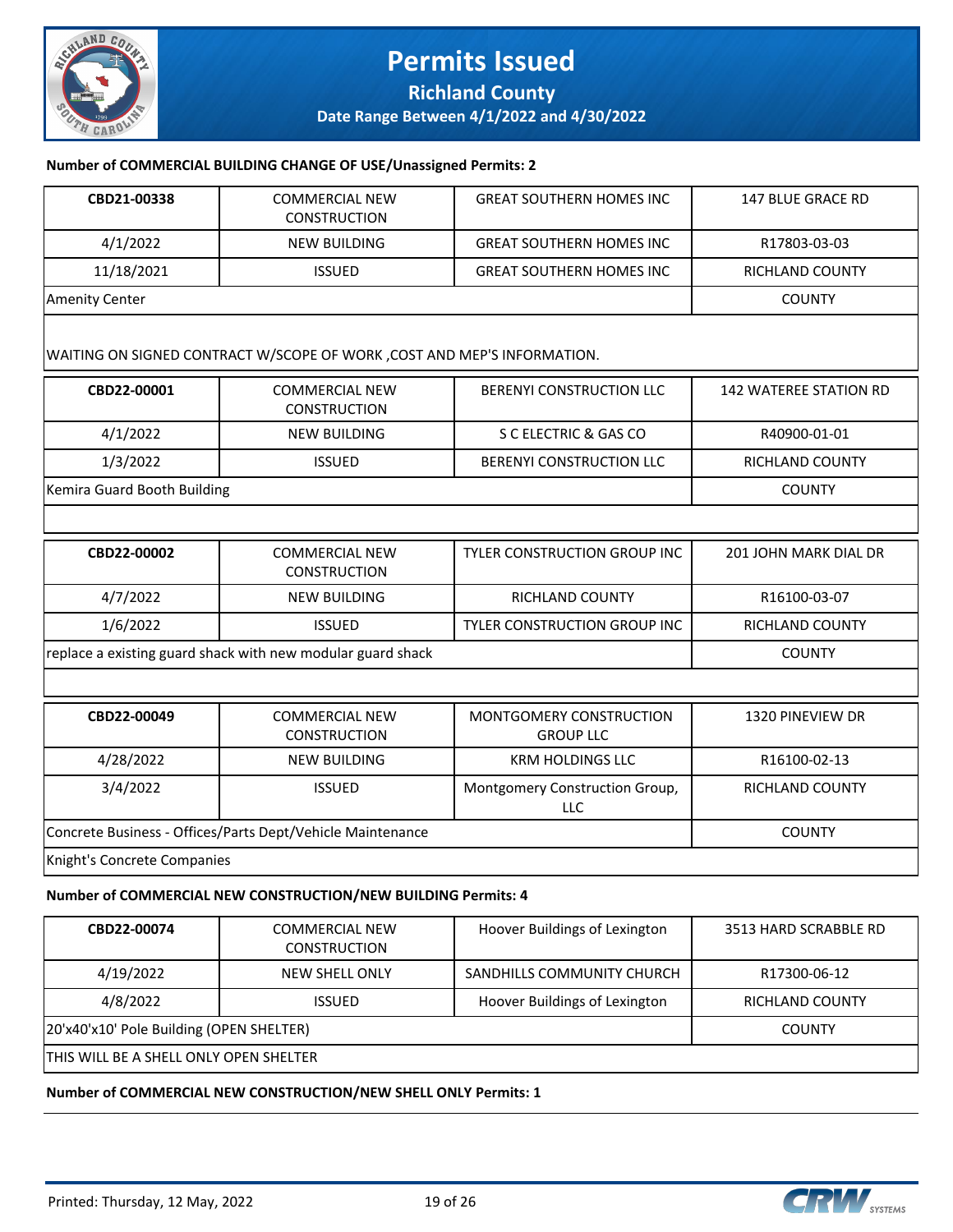

**Richland County**

**Date Range Between 4/1/2022 and 4/30/2022**

| CPV22-00001                                                 | COMMERCIAL PHOTOVOLTAIC<br><b>SYSTEM</b> | <b>BLUE RIDGE POWER(GC)</b> | 1590 VANBOKLEN RD |
|-------------------------------------------------------------|------------------------------------------|-----------------------------|-------------------|
| 4/4/2022                                                    | <b>GROUND MOUNT</b>                      | LONGBEARD FARMS LLC         | R39300-02-06      |
| 1/19/2022                                                   | <b>FINALED</b>                           | <b>BLUE RIDGE POWER(GC)</b> | RICHLAND COUNTY   |
| Eastover Solar Farm, Solar Electric Power Plant, 73,600 KAC |                                          |                             | <b>COUNTY</b>     |

PER KEITH THE CONTRACTOR WILL HAVE TWO PERMITS ON THIS ADDRESS. THE PERMIT WILL BE APPLY FOR IN LATE JUNE ALONE WITH THE PLANS.

#### **Number of COMMERCIAL PHOTOVOLTAIC SYSTEM/GROUND MOUNT Permits: 1**

| CBD22-00079                                                       | <b>COMMERCIAL REPAIR</b> | SDJ SERVICES INC        | 10509 TWO NOTCH RD C |  |
|-------------------------------------------------------------------|--------------------------|-------------------------|----------------------|--|
| 4/14/2022                                                         | Unassigned               | PIONEER LAND COMPANY LP | R25800-01-05A        |  |
| 4/14/2022                                                         | <b>FINALED</b>           | SDJ SERVICES INC        | RICHLAND COUNTY      |  |
| Installation of partition walls                                   |                          |                         | C COUNTY             |  |
| Permit to allow final on suite B while continuing work on suite C |                          |                         |                      |  |
| PERMIT WAS PAID FOR UNDER PERMIT# CBD22-00021.                    |                          |                         |                      |  |

| CBD22-00086                                                                                                                                  | <b>COMMERCIAL REPAIR</b> | SMIG CONSTRUCTION LLC | 832 DUTCH SQUARE BLVD |  |
|----------------------------------------------------------------------------------------------------------------------------------------------|--------------------------|-----------------------|-----------------------|--|
| 4/26/2022                                                                                                                                    | Unassigned               |                       | R07401-07-18          |  |
| 4/20/2022                                                                                                                                    | <b>ISSUED</b>            | SMIG CONSTRUCTION LLC | RICHLAND COUNTY       |  |
| REPAIR / REPLACE SHEATHING / REPAIR BLDG PARAPET                                                                                             | <b>COUNTY</b>            |                       |                       |  |
| PROCESS REVIEW FEE WAS APPLIED PER THE REQUEST KEITH BENTON AFTER INITIAL REVIEW PRIOR TO SUBMISSION / THIS IS A<br><b>COMMERCIAL REPAIR</b> |                          |                       |                       |  |

### **Number of COMMERCIAL REPAIR/Unassigned Permits: 2**

| FPS22-00033                                            | FIRE PROTECTION SYSTEM ALARM | MSS FIRE & SECURITY LLC              | 10136 TWO NOTCH RD 107C2 |
|--------------------------------------------------------|------------------------------|--------------------------------------|--------------------------|
| 4/22/2022                                              | Unassigned                   | GRI-EQY(SPARKLEBERRY SQUARE)         | R22909-03-15             |
| 4/4/2022                                               | <b>ISSUED</b>                | <b>MSS FIRE &amp; SECURITY LLC</b>   | <b>RICHLAND COUNTY</b>   |
| Sparkleberry Square - Suite C2 AM Nails Upfit          |                              |                                      | 107C2 COUNTY             |
|                                                        |                              |                                      |                          |
| FPS22-00036                                            | FIRE PROTECTION SYSTEM ALARM | STRONG SYSTEMS INTERNATIONAL<br>INC. | 7515 TWO NOTCH RD        |
| 4/28/2022                                              | Unassigned                   | CHICK-FIL-A INC                      | R17011-02-07             |
| 4/12/2022                                              | <b>ISSUED</b>                | STRONG SYSTEMS INTERNATIONAL<br>INC. | RICHLAND COUNTY          |
| Sprinkler Monitoring System for new Chick-fil-A        | <b>COUNTY</b>                |                                      |                          |
| Fire Panel to monitor sprinkler, ansul, and HVAC only. |                              |                                      |                          |

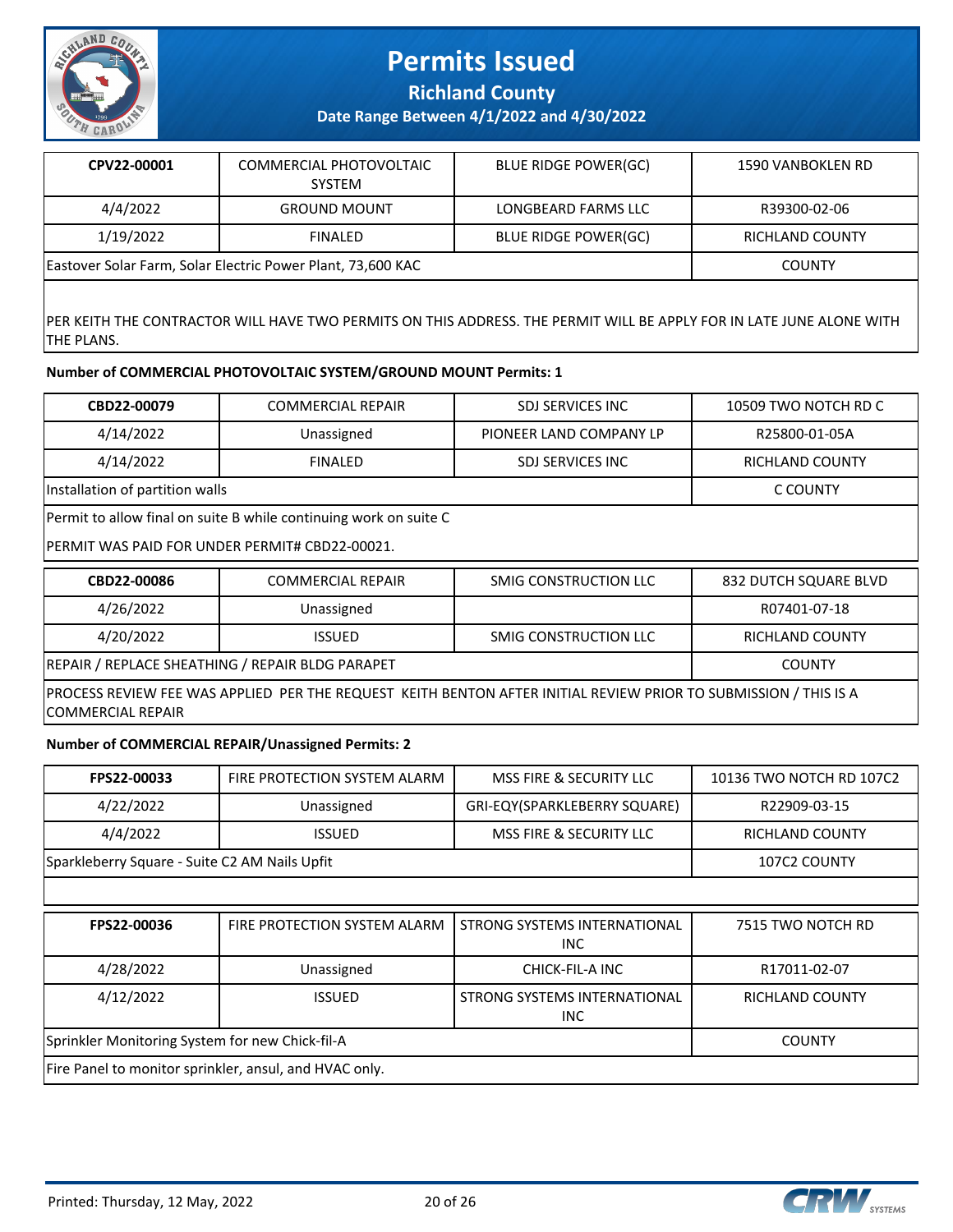

**Richland County**

**Date Range Between 4/1/2022 and 4/30/2022**

| FPS22-00046                                  | FIRE PROTECTION SYSTEM ALARM   | <b>COLUMBIA FIRE &amp; SAFETY INC</b> | 11035 FARROW RD        |  |
|----------------------------------------------|--------------------------------|---------------------------------------|------------------------|--|
| 4/28/2022                                    | Unassigned                     | <b>LANDS INN INC</b>                  | R17700-06-08           |  |
| 4/25/2022                                    | <b>ISSUED</b>                  | <b>COLUMBIA FIRE &amp; SAFETY INC</b> | <b>RICHLAND COUNTY</b> |  |
| Sprinkler Supervisory                        |                                |                                       | <b>COUNTY</b>          |  |
|                                              |                                |                                       |                        |  |
| FPS22-00047                                  | FIRE PROTECTION SYSTEM ALARM   | PRECISION FIRE SOLUTIONS LLC          | 1050 GATES RD          |  |
| 4/28/2022                                    | Unassigned                     | <b>BGIN INVESTMENTS LLC</b>           | R02509-04-01           |  |
| 4/26/2022                                    | <b>ISSUED</b>                  | PRECISION FIRE SOLUTIONS LLC          | <b>RICHLAND COUNTY</b> |  |
|                                              | Installing a fire alarm system |                                       |                        |  |
|                                              |                                |                                       |                        |  |
| FPS22-00050                                  | FIRE PROTECTION SYSTEM ALARM   | <b>COLUMBIA FIRE &amp; SAFETY INC</b> | 537 CLEMSON RD B       |  |
| 4/28/2022                                    | Unassigned                     | 330 MAIN EQUITIES LLC ETAL            | R25700-03-07           |  |
| 4/27/2022                                    | <b>ISSUED</b>                  | <b>COLUMBIA FIRE &amp; SAFETY INC</b> | <b>RICHLAND COUNTY</b> |  |
| Fire Alarm System Re-Activation & Inspection | <b>B COUNTY</b>                |                                       |                        |  |
|                                              |                                |                                       |                        |  |

### **Number of FIRE PROTECTION SYSTEM ALARM/Unassigned Permits: 5**

| FPS22-00034                                       | FIRE PROTECTION SYSTEM AUTO<br><b>SUPPRESSION</b> | PYE BARKER FIRE & SAFETY INC              | 9650 MILL FIELD RD           |
|---------------------------------------------------|---------------------------------------------------|-------------------------------------------|------------------------------|
| 4/22/2022                                         | Unassigned                                        | STECK HOLDINGS OF COLUMBIA LLC            | R22905-02-03                 |
| 4/11/2022                                         | <b>ISSUED</b>                                     | <b>MATT HOUSE</b>                         | <b>RICHLAND COUNTY</b>       |
| installation of suppression system in paintbooth  |                                                   |                                           | <b>COUNTY</b>                |
|                                                   |                                                   |                                           |                              |
| FPS22-00037                                       | FIRE PROTECTION SYSTEM AUTO<br><b>SUPPRESSION</b> | <b>COOPER FIRE PROTECTION LLC</b>         | 11035 FARROW RD              |
| 4/28/2022                                         | Unassigned                                        | <b>LANDS INN INC</b>                      | R17700-06-08                 |
| 4/15/2022                                         | <b>ISSUED</b>                                     | <b>COOPER FIRE PROTECTION LLC</b>         | <b>RICHLAND COUNTY</b>       |
| Installing a pre engineer fire suppression system | <b>COUNTY</b>                                     |                                           |                              |
|                                                   |                                                   |                                           |                              |
| FPS22-00038                                       | FIRE PROTECTION SYSTEM AUTO<br><b>SUPPRESSION</b> | CRAWFORD SPRINKLER CO OF SC<br><b>INC</b> | 1033 ROBERTS BRANCH PKWY 204 |
| 4/28/2022                                         | Unassigned                                        | KILLIANS CROSSING RETAIL                  | R17406-01-03                 |
| 4/18/2022                                         | <b>ISSUED</b>                                     | CRAWFORD SPRINKLER CO OF SC<br><b>INC</b> | <b>RICHLAND COUNTY</b>       |
| Upfit Urban Wok Killian Crossing                  | 204 COUNTY                                        |                                           |                              |
|                                                   |                                                   |                                           |                              |

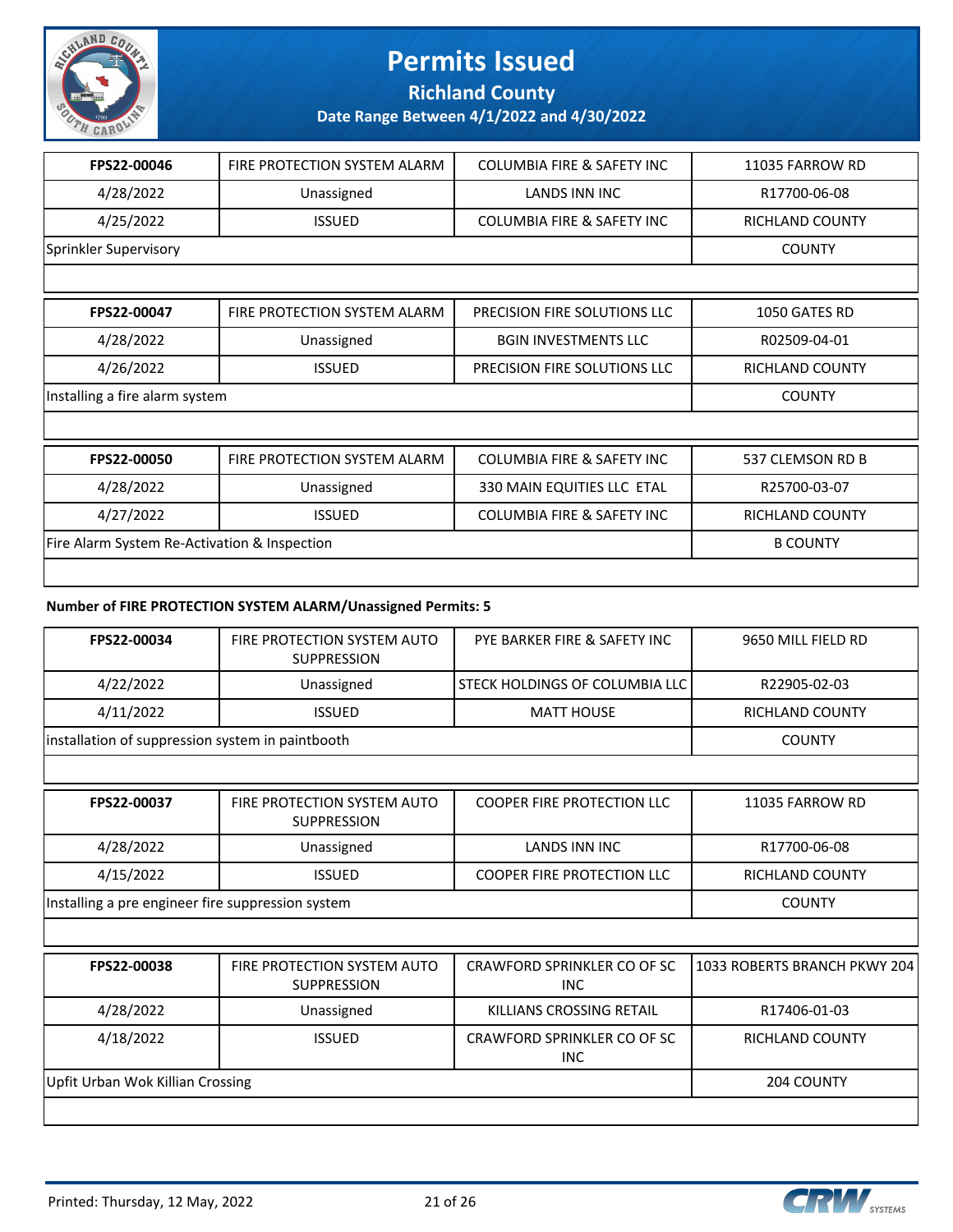

**Richland County**

**Date Range Between 4/1/2022 and 4/30/2022**

| FPS22-00044                         | FIRE PROTECTION SYSTEM AUTO<br><b>SUPPRESSION</b> | <b>SUSAN SHARPE</b>  | 8208 TWO NOTCH RD      |
|-------------------------------------|---------------------------------------------------|----------------------|------------------------|
| 4/22/2022                           | Unassigned                                        | WAFFLE HOUSE INC     | R17113-04-02           |
| 4/21/2022                           | <b>ISSUED</b>                                     | ALLFIRE SERVICES LLC | <b>RICHLAND COUNTY</b> |
| Hood install and suppression system |                                                   |                      | <b>COUNTY</b>          |

| FPS22-00045                                       | FIRE PROTECTION SYSTEM AUTO<br><b>SUPPRESSION</b> | FESS FIRE PROTECTION/IMPACT<br><b>FIRE</b> | 1945 DECKER BLVD 13    |
|---------------------------------------------------|---------------------------------------------------|--------------------------------------------|------------------------|
| 4/28/2022                                         | Unassigned                                        | STRICKLAND SIDNEY W TRUSTEE                | R16812-05-22           |
| 4/22/2022                                         | <b>ISSUED</b>                                     | FESS FIRE PROTECTION/IMPACT<br><b>FIRE</b> | <b>RICHLAND COUNTY</b> |
| Installation of fire suppression system - Kitchen |                                                   |                                            | <b>13 COUNTY</b>       |
|                                                   |                                                   |                                            |                        |
| FPS22-00049                                       | FIRE PROTECTION SYSTEM AUTO<br><b>SUPPRESSION</b> | PYE BARKER FIRE & SAFETY INC               | 7006 TWO NOTCH RD      |
| 4/28/2022                                         | Unassigned                                        | <b>FORWARD CITY CHURCH</b>                 | R16903-04-13           |
| 4/26/2022                                         | <b>ISSUED</b>                                     | PYE BARKER FIRE & SAFETY INC               | <b>RICHLAND COUNTY</b> |
|                                                   |                                                   |                                            | <b>COUNTY</b>          |
|                                                   |                                                   |                                            |                        |

#### **Number of FIRE PROTECTION SYSTEM AUTO SUPPRESSION/Unassigned Permits: 6**

| FPS22-00027                                                | <b>FIRE PROTECTION SYSTEM</b><br><b>SPRINKLER</b>           | <b>FIRETROL PROTECTION SYSTEMS</b><br>INC. | <b>200 WATEREE STATION RD</b> |
|------------------------------------------------------------|-------------------------------------------------------------|--------------------------------------------|-------------------------------|
| 4/28/2022                                                  | Unassigned                                                  | <b>KEMIRA CHEMICALS INC</b>                | R40900-01-07                  |
| 3/4/2022                                                   | <b>ISSUED</b>                                               | <b>FIRETROL PROTECTION SYSTEMS</b><br>INC. | <b>RICHLAND COUNTY</b>        |
|                                                            | 2 Fire Sprinkler systems installed at Kemira Eastover Plant |                                            | <b>COUNTY</b>                 |
|                                                            |                                                             |                                            |                               |
| FPS22-00042                                                | <b>FIRE PROTECTION SYSTEM</b><br><b>SPRINKLER</b>           | ABSOLUTE FIRE CONTROL INC                  | 2000 CENTER POINT RD 2300     |
| 4/28/2022                                                  | Unassigned                                                  | <b>CENTER POINT HOLDINGS LLC</b>           | R06010-03-01                  |
| 4/21/2022                                                  | <b>ISSUED</b>                                               | ABSOLUTE FIRE CONTROL INC                  | RICHLAND COUNTY               |
| Small sprinkler system upfit; portion of 3rd floor office. | 2300 COUNTY                                                 |                                            |                               |
|                                                            |                                                             |                                            |                               |



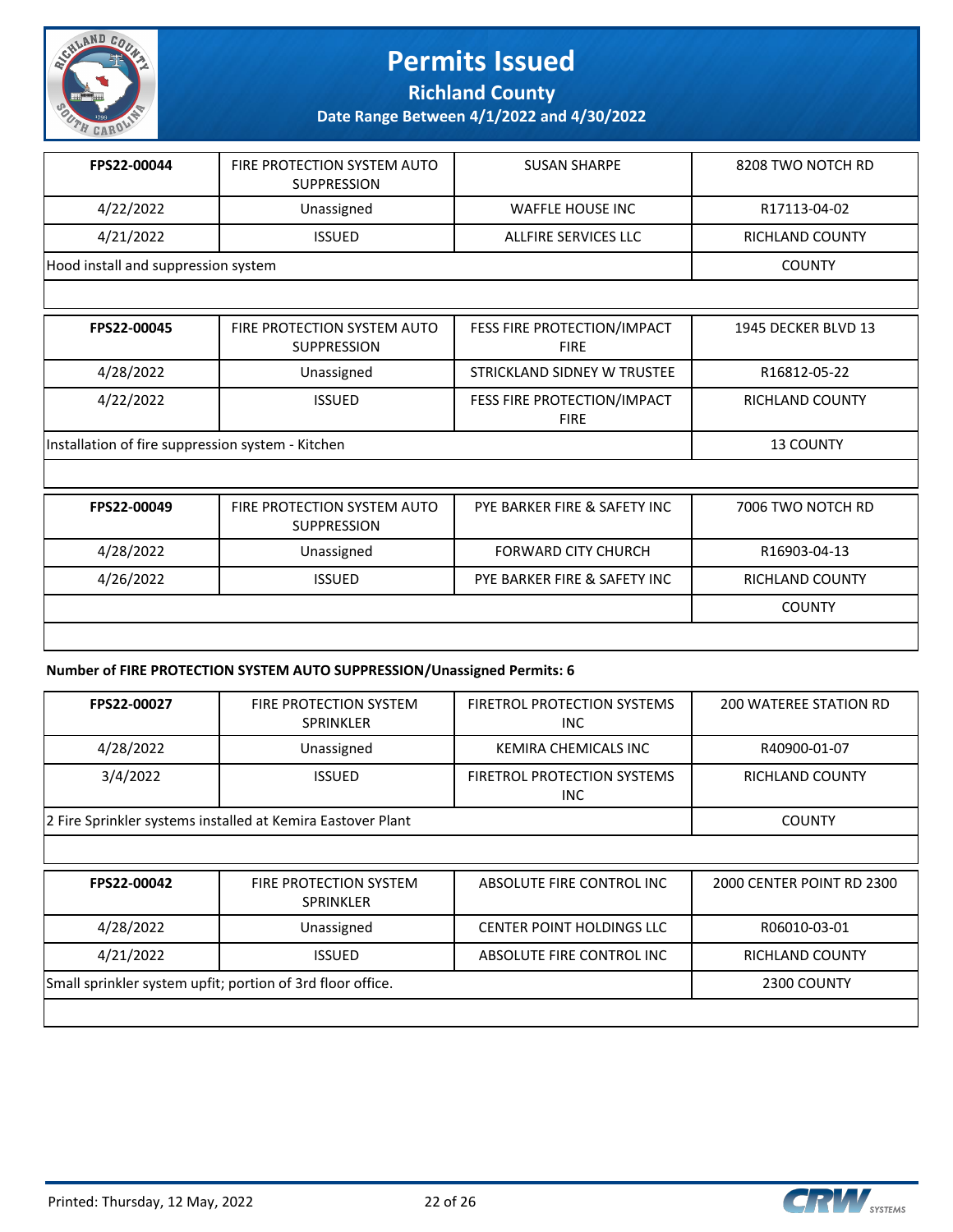

**Richland County**

**Date Range Between 4/1/2022 and 4/30/2022**

| FPS22-00043                                                | <b>FIRE PROTECTION SYSTEM</b><br>SPRINKLER | ABSOLUTE FIRE CONTROL INC | 2000 CENTER POINT RD      |
|------------------------------------------------------------|--------------------------------------------|---------------------------|---------------------------|
| 4/28/2022                                                  | Unassigned                                 | CENTER POINT HOLDINGS LLC | R06010-03-01              |
| 4/21/2022                                                  | <b>ISSUED</b>                              | ABSOLUTE FIRE CONTROL INC | RICHLAND COUNTY           |
| Small sprinkler system upfit; portion of 3rd floor office. |                                            |                           | <b>COUNTY</b>             |
| Suite 29210                                                |                                            |                           |                           |
| FPS22-00048                                                | FIRE PROTECTION SYSTEM                     | ABSOLUTE FIRE CONTROL INC | 2000 CENTER POINT RD 2350 |

| LL 355-00040                                               | TINE FINOTECTION 313TEMI<br><b>SPRINKLER</b> | ADJULUTE TINE CUNTINUE INC. | ZUUU CEIVIEN FUIIVI IND ZJJU |
|------------------------------------------------------------|----------------------------------------------|-----------------------------|------------------------------|
| 4/28/2022                                                  | Unassigned                                   | CENTER POINT HOLDINGS LLC   | R06010-03-01                 |
| 4/26/2022                                                  | ISSUED.                                      | ABSOLUTE FIRE CONTROL INC   | RICHLAND COUNTY              |
| Small sprinkler system upfit; portion of 3rd floor office. |                                              |                             | 2350 COUNTY                  |
|                                                            |                                              |                             |                              |

#### **Number of FIRE PROTECTION SYSTEM SPRINKLER/Unassigned Permits: 4**

| TLCO22-00032                                                                                                 | TELECOMMUNICATIONS TOWER                                     | Michelle McCarten - agent of T-<br>Mobile South LLC | 1024 MOUNT VERNON CHURCH<br><b>RDA</b> |
|--------------------------------------------------------------------------------------------------------------|--------------------------------------------------------------|-----------------------------------------------------|----------------------------------------|
| 4/7/2022                                                                                                     | <b>EXISTING TOWER ADD</b>                                    | <b>EDENFIELD MARGIE J</b>                           | R01600-10-28                           |
| 3/4/2022                                                                                                     | <b>ISSUED</b>                                                | SUMMITT CELLULAR INC                                | <b>RICHLAND COUNTY</b>                 |
|                                                                                                              | T-Mobile is proposing to upgrade equipment on existing tower |                                                     | A COUNTY                               |
|                                                                                                              |                                                              |                                                     |                                        |
| TLCO22-00037                                                                                                 | TELECOMMUNICATIONS TOWER                                     | Michelle McCarten - agent of T-<br>Mobile South LLC | 217 MANN RD                            |
| 4/6/2022                                                                                                     | <b>EXISTING TOWER ADD</b>                                    | <b>DOWEY CHARLES L</b>                              | R20200-03-15                           |
| 3/8/2022                                                                                                     | <b>ISSUED</b>                                                | SUMMITT CELLULAR INC                                | <b>RICHLAND COUNTY</b>                 |
| T-Mobile is proposing to upgrade equipment on existing tower                                                 |                                                              |                                                     | <b>COUNTY</b>                          |
|                                                                                                              |                                                              |                                                     |                                        |
| TLCO22-00040                                                                                                 | <b>TELECOMMUNICATIONS TOWER</b>                              | TEPDB OPCO LLC                                      | 1027 FARAWAY DR                        |
| 4/6/2022                                                                                                     | <b>EXISTING TOWER ADD</b>                                    | <b>COMMUNICATIONS TOWER GROUP</b><br>LLC            | R16909-04-06                           |
| 3/16/2022                                                                                                    | <b>ISSUED</b>                                                | TEPDB OPCO LLC                                      | <b>RICHLAND COUNTY</b>                 |
| T-Mobile 8CO0548D Generator                                                                                  |                                                              |                                                     | <b>COUNTY</b>                          |
| T-Mobile to install a 48Kw diesel generator on proposed concrete pad. No work on tower or compound expansion |                                                              |                                                     |                                        |
| TLCO22-00041                                                                                                 | <b>TELECOMMUNICATIONS TOWER</b>                              | TEPDB OPCO LLC                                      | 1217 WESSINGER RD                      |
| 4/8/2022                                                                                                     | <b>EXISTING TOWER ADD</b>                                    | <b>WATEREE PLAZA</b>                                | R12007-03-17                           |
| 3/16/2022                                                                                                    | <b>ISSUED</b>                                                | TEPDB OPCO LLC                                      | <b>RICHLAND COUNTY</b>                 |
| T-Mobile 8CO0768E Generator                                                                                  |                                                              |                                                     | <b>COUNTY</b>                          |
| T-Mobile to install a 48Kw diesel generator on proposed concrete pad. No work on tower or compound expansion |                                                              |                                                     |                                        |

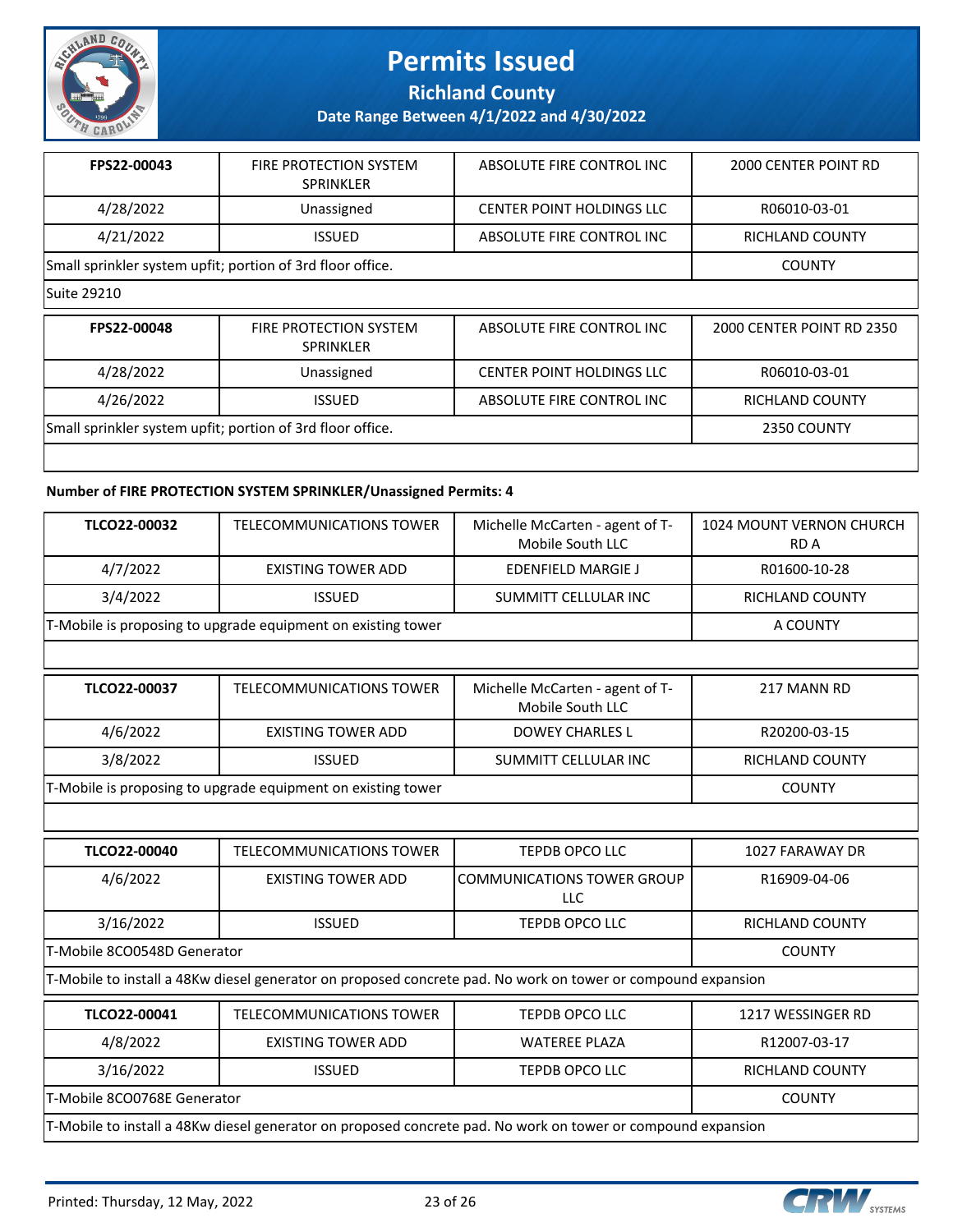

**Richland County**

| TLCO22-00044                                              | <b>TELECOMMUNICATIONS TOWER</b>                              | <b>Tower Engineering Professionals</b>                  | 3206 LEESBURG RD         |
|-----------------------------------------------------------|--------------------------------------------------------------|---------------------------------------------------------|--------------------------|
| 4/26/2022                                                 | <b>EXISTING TOWER ADD</b>                                    | <b>TUCKER JERRY L</b>                                   | R22004-01-09             |
| 3/23/2022                                                 | <b>ISSUED</b>                                                | Horne Brothers Communications                           | RICHLAND COUNTY          |
|                                                           | Removing and replacing HVAC, Meters, Batteries and Generator |                                                         |                          |
|                                                           |                                                              |                                                         |                          |
| TLCO22-00048                                              | <b>TELECOMMUNICATIONS TOWER</b>                              | Michelle McCarten - agent of T-<br>Mobile Northeast LLC | 1021 FORREST SHEALY RD   |
| 4/6/2022                                                  | <b>EXISTING TOWER ADD</b>                                    | <b>GOSCINSKI DOROTHY C</b>                              | R01509-01-04             |
| 3/31/2022                                                 | <b>ISSUED</b>                                                | <b>MASTEC NETWORK SOLUTIONS LLC</b>                     | RICHLAND COUNTY          |
|                                                           | T-Mobile is proposing to collocate on the existing tower.    |                                                         | <b>COUNTY</b>            |
|                                                           |                                                              |                                                         |                          |
| TLCO22-00049                                              | <b>TELECOMMUNICATIONS TOWER</b>                              | TSM, INC.                                               | 9710 TWO NOTCH RD A      |
| 4/8/2022                                                  | <b>EXISTING TOWER ADD</b>                                    | CROWN ATLANTIC COMPANY LLC                              | R20013-01-05             |
| 3/31/2022                                                 | <b>ISSUED</b>                                                | Project Electric, LLC                                   | RICHLAND COUNTY          |
| collo on existing cell tower, add new equip, add 200 amp  |                                                              |                                                         | A COUNTY                 |
|                                                           |                                                              |                                                         |                          |
| TLCO22-00051                                              | <b>TELECOMMUNICATIONS TOWER</b>                              | TSC CONSTRUCTION LLC (GC)                               | 5676 LOWER RICHLAND BLVD |
| 4/19/2022                                                 | <b>EXISTING TOWER ADD</b>                                    | <b>STEWART PHILLIP</b>                                  | R21600-02-03             |
| 4/11/2022                                                 | <b>ISSUED</b>                                                | TSC CONSTRUCTION LLC (GC)                               | RICHLAND COUNTY          |
| Add/swap antennas and equipment at an existing cell tower |                                                              |                                                         |                          |
|                                                           |                                                              |                                                         |                          |
| TLCO22-00053                                              | <b>TELECOMMUNICATIONS TOWER</b>                              | TSM, INC.                                               | 417 WESTERN LN           |
| 4/25/2022                                                 | <b>EXISTING TOWER ADD</b>                                    | <b>IRMO WESTERN LANE LLC</b>                            | R04000-04-05             |
| 4/15/2022                                                 | <b>ISSUED</b>                                                | Summitt Cellular                                        | <b>RICHLAND COUNTY</b>   |
| remove and replace existing antennas                      |                                                              |                                                         |                          |
|                                                           |                                                              |                                                         | <b>COUNTY</b>            |
|                                                           |                                                              |                                                         |                          |
| TLCO22-00054                                              | <b>TELECOMMUNICATIONS TOWER</b>                              | <b>TOWER ENGINEERING</b><br>PROFESSIONALS-CHAR          | 7403 PARKLANE RD         |
| 4/21/2022                                                 | <b>EXISTING TOWER ADD</b>                                    | SELF-STORAGE PORTFOLO VIII DST                          | R17002-03-23             |
| 4/19/2022                                                 | <b>ISSUED</b>                                                | Qwiksite Inc                                            | RICHLAND COUNTY          |
| Dish Wireless Co-locate                                   |                                                              |                                                         | <b>COUNTY</b>            |

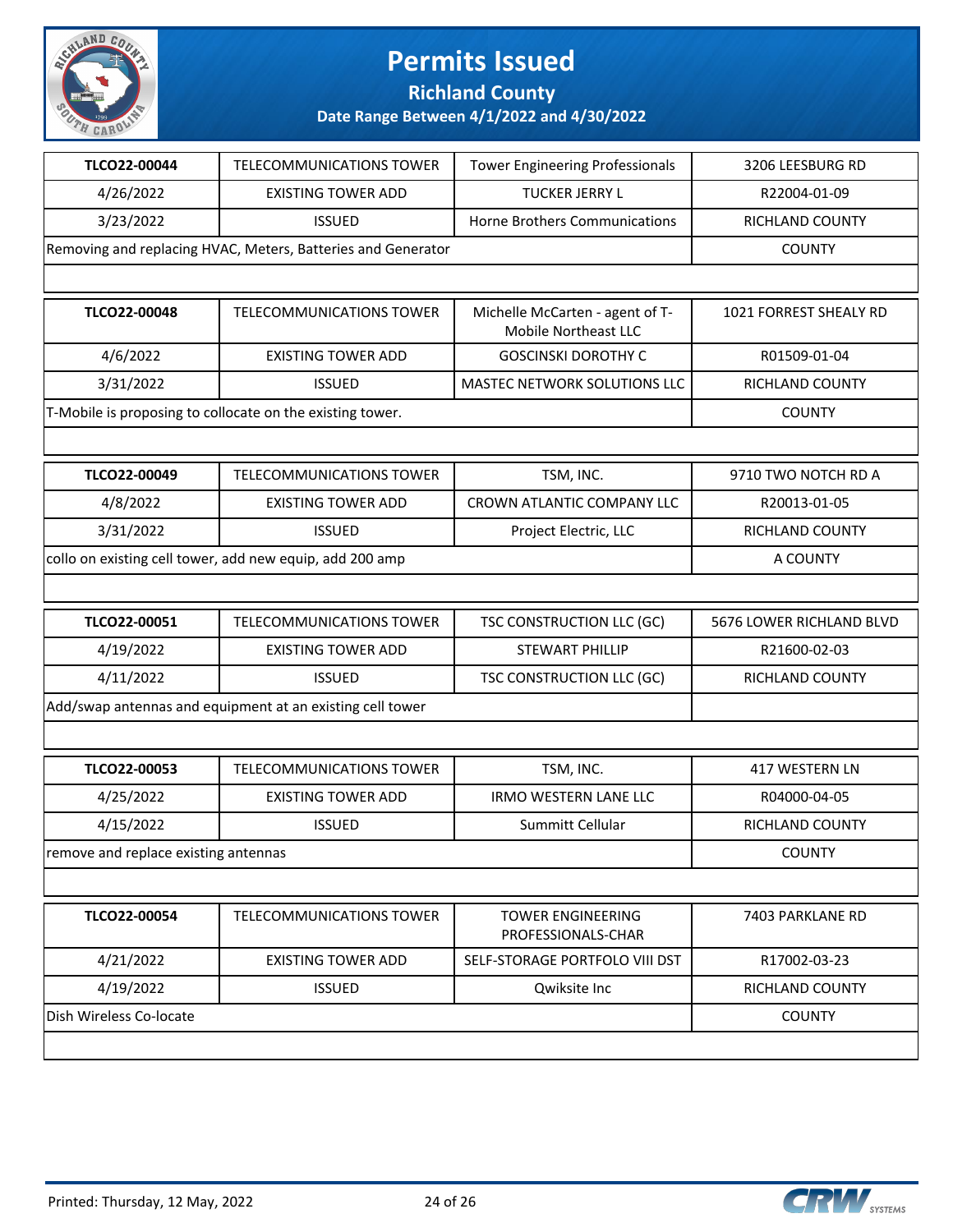

**Richland County**

| TLCO22-00055                                       | TELECOMMUNICATIONS TOWER                                          | James Norton                                   | 9106 FARROW RD              |
|----------------------------------------------------|-------------------------------------------------------------------|------------------------------------------------|-----------------------------|
| 4/22/2022                                          | <b>EXISTING TOWER ADD</b>                                         | SHANTI OF COLUMBIA LLC                         | R17200-05-01                |
| 4/19/2022                                          | <b>ISSUED</b>                                                     | Qwiksite Inc                                   | RICHLAND COUNTY             |
| CLCAE00249A   Dish Wireless Co-locate              | <b>COUNTY</b>                                                     |                                                |                             |
|                                                    |                                                                   |                                                |                             |
| TLCO22-00056                                       | <b>TELECOMMUNICATIONS TOWER</b>                                   | James Norton                                   | <b>207 PISGAH CHURCH RD</b> |
| 4/22/2022                                          | <b>EXISTING TOWER ADD</b>                                         | SOUTH CAROLINA ELECTRIC & GAS                  | R14400-04-01                |
| 4/19/2022                                          | <b>ISSUED</b>                                                     | Qwiksite Inc                                   | RICHLAND COUNTY             |
| CLCAE00243A   Dish Wireless Co-locate              |                                                                   |                                                | <b>COUNTY</b>               |
|                                                    |                                                                   |                                                |                             |
| TLCO22-00058                                       | TELECOMMUNICATIONS TOWER                                          | James Norton                                   | 105 NEW WAY RD A            |
| 4/27/2022                                          | <b>EXISTING TOWER ADD</b>                                         | BLUE CROSS & BLUE SHIELD OF                    | R19809-02-04                |
| 4/22/2022                                          | <b>ISSUED</b>                                                     | Qwiksite Inc                                   | RICHLAND COUNTY             |
| Dentsville (Alpine Road)   Dish Wireless Co-locate |                                                                   |                                                | A COUNTY                    |
|                                                    |                                                                   |                                                |                             |
| TLCO22-00060                                       | TELECOMMUNICATIONS TOWER                                          | James Norton                                   | 1301 BLUFF RD A             |
| 4/27/2022                                          | <b>EXISTING TOWER ADD</b>                                         | S C ELECTRIC & GAS CO                          | R11209-04-07                |
| 4/26/2022                                          | <b>ISSUED</b>                                                     | <b>USA Comserv Inc</b>                         | RICHLAND COUNTY             |
| CLCAE00239A   Dish Wireless Co-locate              |                                                                   |                                                | A COUNTY                    |
|                                                    |                                                                   |                                                |                             |
| TLCO22-00061                                       | TELECOMMUNICATIONS TOWER                                          | James Norton                                   | 91 S WILLIAMS ST            |
| 4/27/2022                                          | <b>EXISTING TOWER ADD</b>                                         | SEABOARD COASTLINE R R CO                      | R08811-01-03                |
| 4/26/2022                                          | <b>ISSUED</b>                                                     | <b>USA Comserv Inc</b>                         | RICHLAND COUNTY             |
| CLCAE00241A   Dish Wireless Co-locate              |                                                                   |                                                | <b>COUNTY</b>               |
|                                                    |                                                                   |                                                |                             |
| TLCO22-00064                                       | <b>TELECOMMUNICATIONS TOWER</b>                                   | <b>TOWER ENGINEERING</b><br>PROFESSIONALS-CHAR | 1004 IDLEWILDE BLVD         |
| 4/28/2022                                          | <b>EXISTING TOWER ADD</b>                                         | LITTLEJOHN STEVE L                             | R11111-01-48                |
| 4/27/2022                                          | <b>ISSUED</b>                                                     | Summitt Cellular                               | RICHLAND COUNTY             |
| Cell tower modification                            |                                                                   |                                                | <b>COUNTY</b>               |
| Adding Antennas, RRUs, OVP Box and Hybrid cable    |                                                                   |                                                |                             |
|                                                    | PLAN REVIEW WAS PAID UNDER PERMIT# CBD22-00095.                   |                                                |                             |
|                                                    | Number of TELECOMMUNICATIONS TOWER/EXISTING TOWER ADD Permits: 16 |                                                |                             |